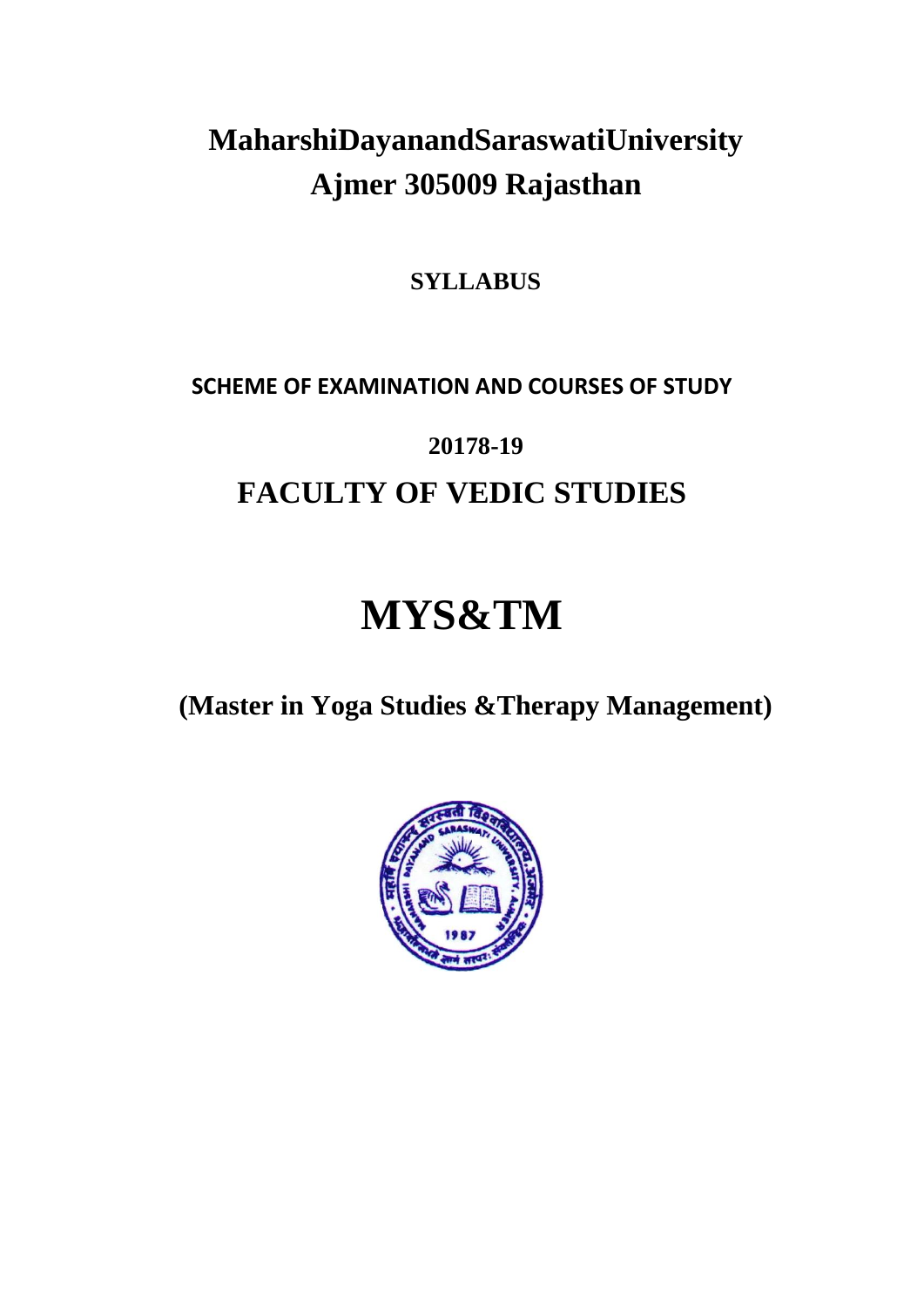# *Objectives:*

- 1. To promote the ancient Gurukula System of Education with the wisdom of Vedanta principle and practice of integrated modules of yoga technique with a scientific flavour of the west.
- 2. To introduce Yoga Research Dimension and make them conduct internal research.
- 3. To promote yogic counsellors to train in the techniques of counselling and therapy rooted in both yoga and modern psychology.
- 4. To unearth the hidden treasure of our ancient yoga and spiritual lore and study its usefulness and efficacy for modern experimental research in various fields of modern Science.
- 5. To trainmedical professionals to become consultants in Yoga Therapy.
- 6. To create counsellors to serve therapy participants with utmost love, care and dedication by understanding the total personality of the therapy participants and bring solace, new vision and positive health in life.

# **Scheme of Examination and course of study**

1. **ELIGIBILITY:** Graduation in any discipline with One Year Regular Diploma /Minimum3 Month's Regular Certificate Course in Yoga with a minimum of 48% marks(Govt recognised University/ Recognized Institution)

or

Regular Bachelor of Naturopathy & Yogic Sciences with a minimum 48% marks (Govt recognised University/ College).

or

B.N.Y.S .with five years regular course with a minimum 48% marks (Govt recognised University/College)

**Note: Selectionwould be made on the basis of aggregate marks,25% of graduation and 75% of Yoga Diploma / Certificate Courses.**

- 2. Duration : Two years
- 3. The Minimum Attendance required for the course will be as per university rules.
- 4. This will be necessary for a candidate to pass in the theory as well as in the practical part of a paper/ subject separately.
- 5. A candidate should pass each and every semester examination and shall be required to obtain :
	- a. At least 36% marks in the aggregate of the papers prescribed for examination and
	- b. At least 36% marks in the practical.
- 6. No division will be awarded at the semester level. Division shall be awarded at the end of the IV-Semester on the basis of the aggregate marks obtained in every semester as noted below:

First Division 60% marks.

Second Division 48% marks.

Other rules are followed as per University Post Graduate rules.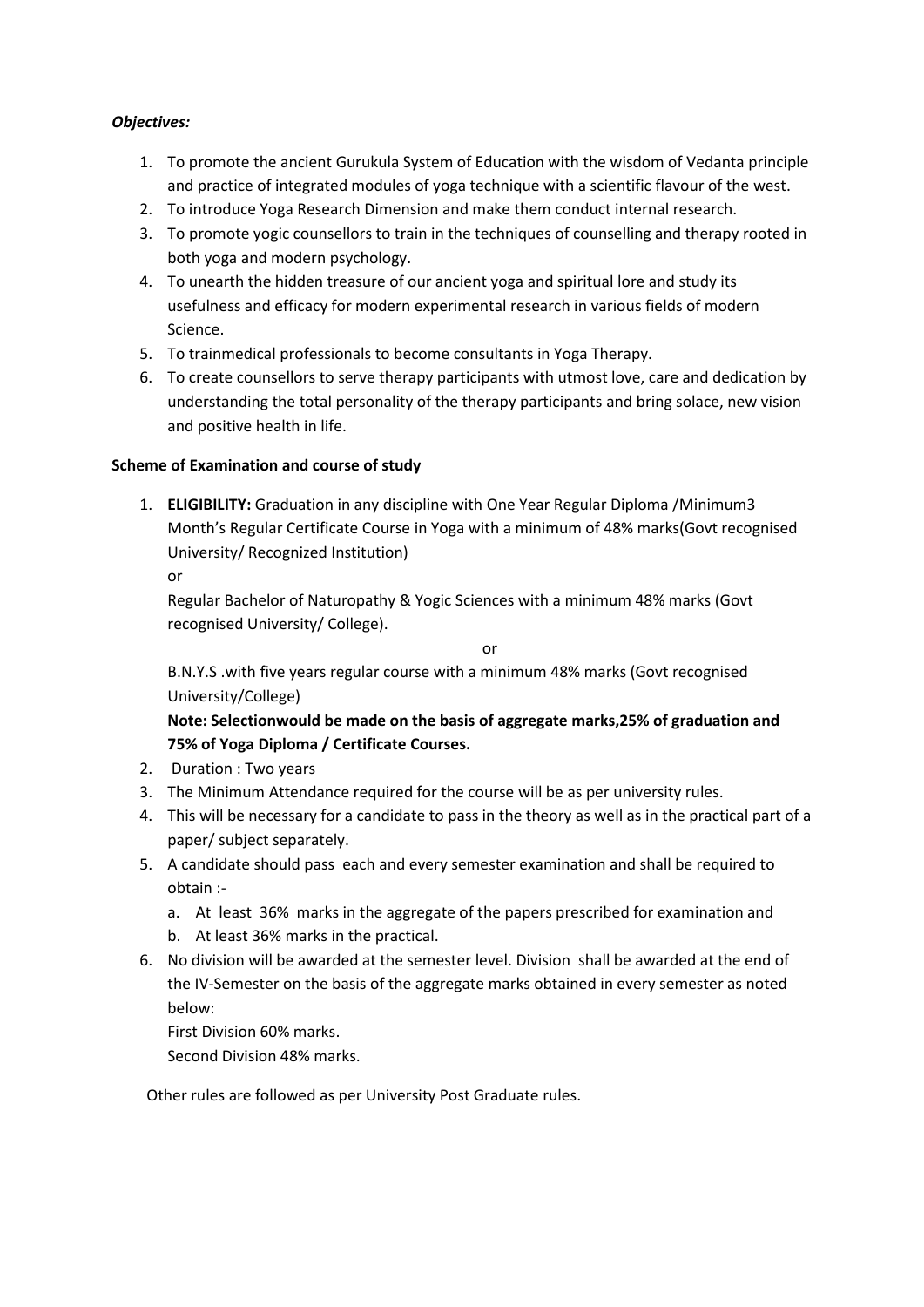# **Program of the Study & Scheme of Examination**

# **Master in Yoga Studies & Therapy Management**

# **Semester -I**

|                          | SL.NO Subject of the paper               | Max   | MinHours of |                            |   |
|--------------------------|------------------------------------------|-------|-------------|----------------------------|---|
|                          |                                          | Marks |             | passMarksInstruction/ Week |   |
|                          | YTM-101 Historical basis of yoga         | 50    |             | 18                         | 4 |
|                          | YTM-102 Philosophical Background of Yoga | 50    | 18          | 5                          |   |
| YTM-103 Patanjali Yoga I |                                          | 50    | 18          | 5                          |   |
|                          | YTM-104 Human Anatomy I<br>18<br>50      |       | 5           |                            |   |
| $Y - I$                  | <b>Internal Assessment</b>               | 50    | 18          |                            |   |
| Seminar<br>$Y - I$       |                                          | 50    | 18          |                            |   |
| $YP - 01$                | Limbs of yoga practice I<br>100<br>400   |       | $36 -$      | 6Sub-total                 |   |
|                          |                                          |       |             | Semester-II                |   |
| <b>YMT-201</b>           | <b>Ethical Values for yoga</b>           | 50    |             | 18                         | 5 |
|                          | Education                                |       |             |                            |   |
| <b>YMT-202</b>           | Patanjali yoga II                        | 50    |             | 18                         | 5 |
| <b>YMT-203</b>           | Psychology and its relevance             | 50    |             | 18                         | 5 |
| to yoga                  |                                          |       |             |                            |   |
| <b>YMT-204</b>           | Human Anatomy & Physiology II50          |       |             | 18                         | 5 |
| $Y - II$                 | Internal Assessment 50                   | 18    |             |                            |   |
| $Y-II$                   | Seminar                                  | 50    |             | 18                         |   |
| <b>YP-02</b>             | Limbs of yoga practises II 100           |       | 36          | 6                          |   |

Sub Total 400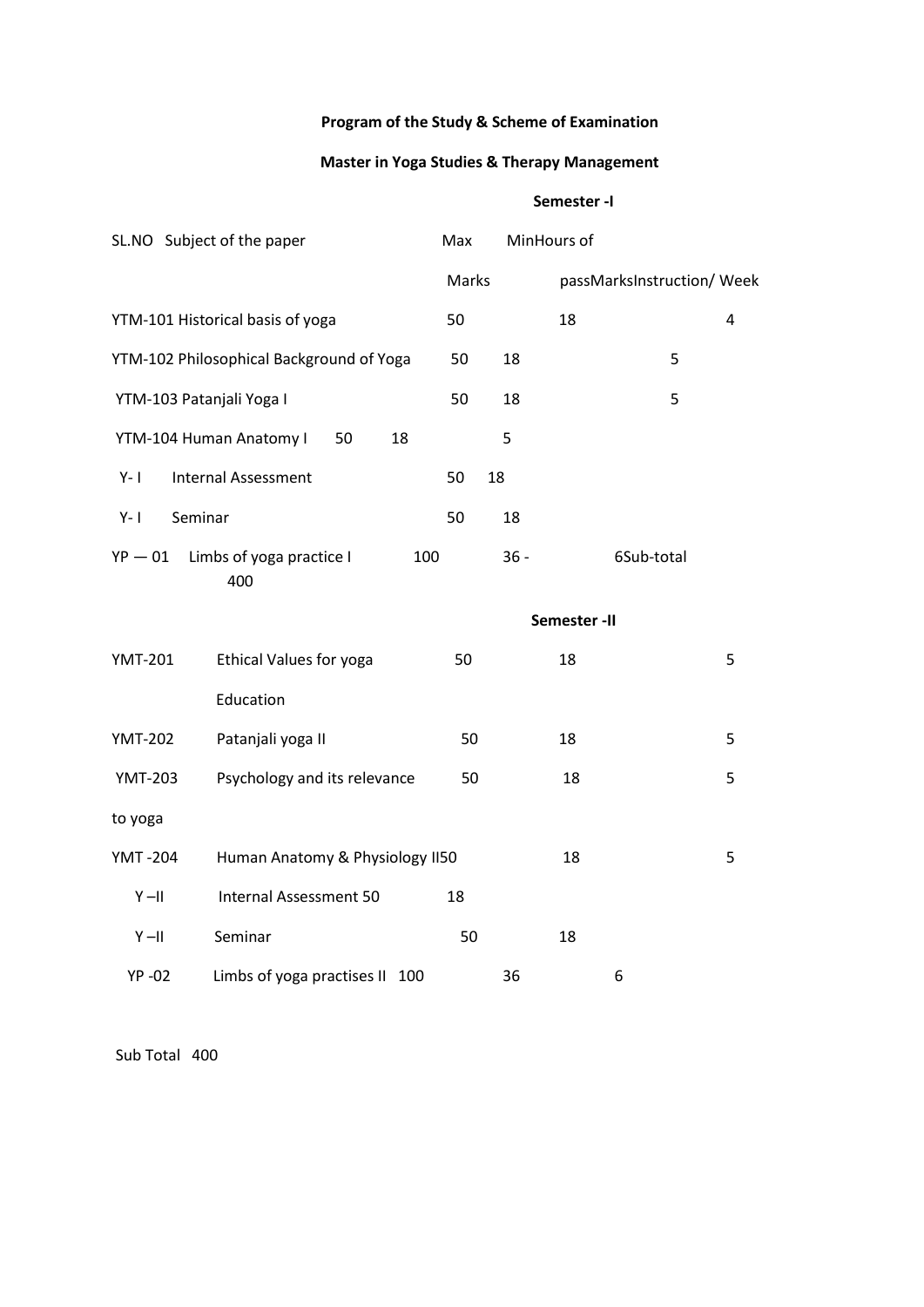# **Semester III**

|                      | YMT301Theoretical study of Yoga Practices50184                 |                    |    |    |     |    |      |   |   |
|----------------------|----------------------------------------------------------------|--------------------|----|----|-----|----|------|---|---|
| <b>YMT 302</b>       | Sadhana & Theory of Hatha yoga                                 |                    |    | 50 | 18  |    |      | 4 |   |
| YMT 303              | Study of Naturopathy 50                                        |                    |    | 18 |     | 5  |      |   |   |
|                      | YMT 304Advaita Vedanta of Sankara50                            |                    |    | 18 |     | 5  |      |   |   |
|                      | Y- III Internal Assessment50                                   |                    | 18 |    |     |    |      |   |   |
| $Y - III$            | Seminar                                                        | 50                 | 18 |    |     |    |      |   |   |
| <b>YP 03</b>         | Limbs of yoga Practices -III100                                |                    |    | 36 |     | 6  |      |   |   |
|                      | Sub total                                                      | 400                |    |    |     |    |      |   |   |
|                      |                                                                | <b>Semester IV</b> |    |    |     |    |      |   |   |
| <b>YMT 401</b>       | Yogic Management for disease                                   |                    |    |    | 50  |    | 18   |   | 5 |
| <b>YMT 402</b>       | Psychotherapy and counselling                                  |                    |    |    | 50  |    | 18   |   | 5 |
| YMT<br>403           | Diet & Dietary Management 50                                   |                    |    | 18 |     | 4  |      |   |   |
| YMT 404              | <b>Research Methods and Statistic</b>                          |                    |    |    | 50  | 18 |      |   | 5 |
| in Yoga Education    |                                                                |                    |    |    |     |    |      |   |   |
| $Y - IV$             | <b>Internal Assessement</b>                                    |                    | 50 | 18 |     |    |      |   |   |
| Y-IV Seminar         |                                                                |                    | 50 | 18 |     |    |      |   |   |
| <b>YP-04</b>         | Clinical Project & Advance                                     |                    |    |    | 100 |    | 36 4 |   |   |
| Technique of therapy |                                                                |                    |    |    |     |    |      |   |   |
|                      | Total (Semester I +II+III+ IV) (400+400+400+400) =1600576Marks |                    |    |    |     |    |      |   |   |

For passing 36%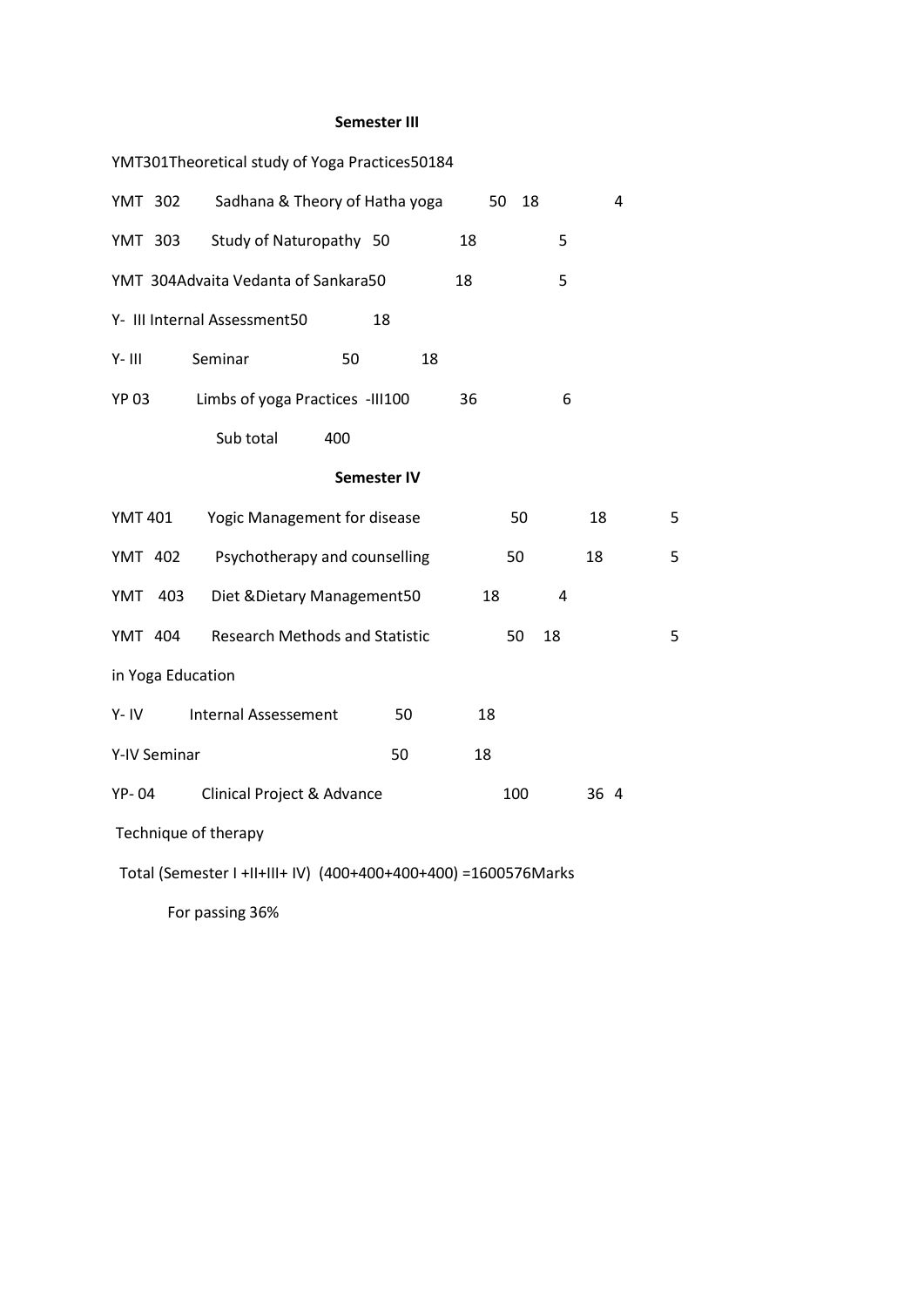#### **SEMESTER- I**

#### **PAPER-YTM 101**

#### **Historical Basis of Yoga**

Hours of instruction/Week: 4 Max Marks: 50

Duration of Examination: 3hrs Min pass marks: 18

#### **Note- The question paper will divided in to three parts- ABC**

Part- A This part is of 6 marks, six questions are to be set at least 2 from each unit. All questions are compulsory. The answer for each question should not exceed twenty words, all questions carry equal marks, each question of one marks.

Part- B This part is of 12 marks, four questions are to be set at least one from each unit. All questions are compulsory the answer for each question should not exceed fifty words, all questions carry equal marks, each question of three marks

Part-C This part is of 32 marks, six questions are to be set at least 2 from each unit. The candidates have to answer any three questions choosing at least one question from each unit. The answer for each question should not exceed four hundred words. All questions carry equal marks, each question is of eight marks.

# **Contents:**

- **Unit- I** Historical and Mythological aspects leading to the origin of yoga, history and development of yoga, Definition of yoga in different yoga text and school of thought.
- **Unit- II** Yoga in Veda- Jnana, Bhakti, Karma, Dhyanayoga, Yama- Niyama and Pranasadhna.Yoga in Upanishad- Jnana, Bhakti, Karma, Astanga, Sharanga, Nada, Mantra, Dhyana .Nature and types of yoga in Adhyatma- Ramayan, Puranas, & Yoga Vasistha.
- **Unit- III** Yoga in shat darshana- General introduction, aim and objective of shat darshan with special reference to yoga( Pramana-the source of knowledge, Atma, Parmatma, Ishwara, karma and tattva etc.). Yogain Tantra-Introduction, Kundalini & shat- chakra-sadhana.

Reference Books .

- 1. Swami Atmananda- fouryogas, Bharatiya vidya Bhavana. Bombay 1966
- 2. Swami Inanananda- Philosophy of yoga, Shri Ramakrishna Ashram, Mysore
- 3. Sing Lalan Prasad. Tntra, concept publishing Company, Delhi 1976
- 4. Rajkumaripandey- Bhartiya yoga pramparakevividhaAyamaRadha Publication, Delhi- 1993
- 5. Fenerstein George. The yoga Tradition: Its History, Literature, philosophy Bhavana Books and prints, Delhi 2002.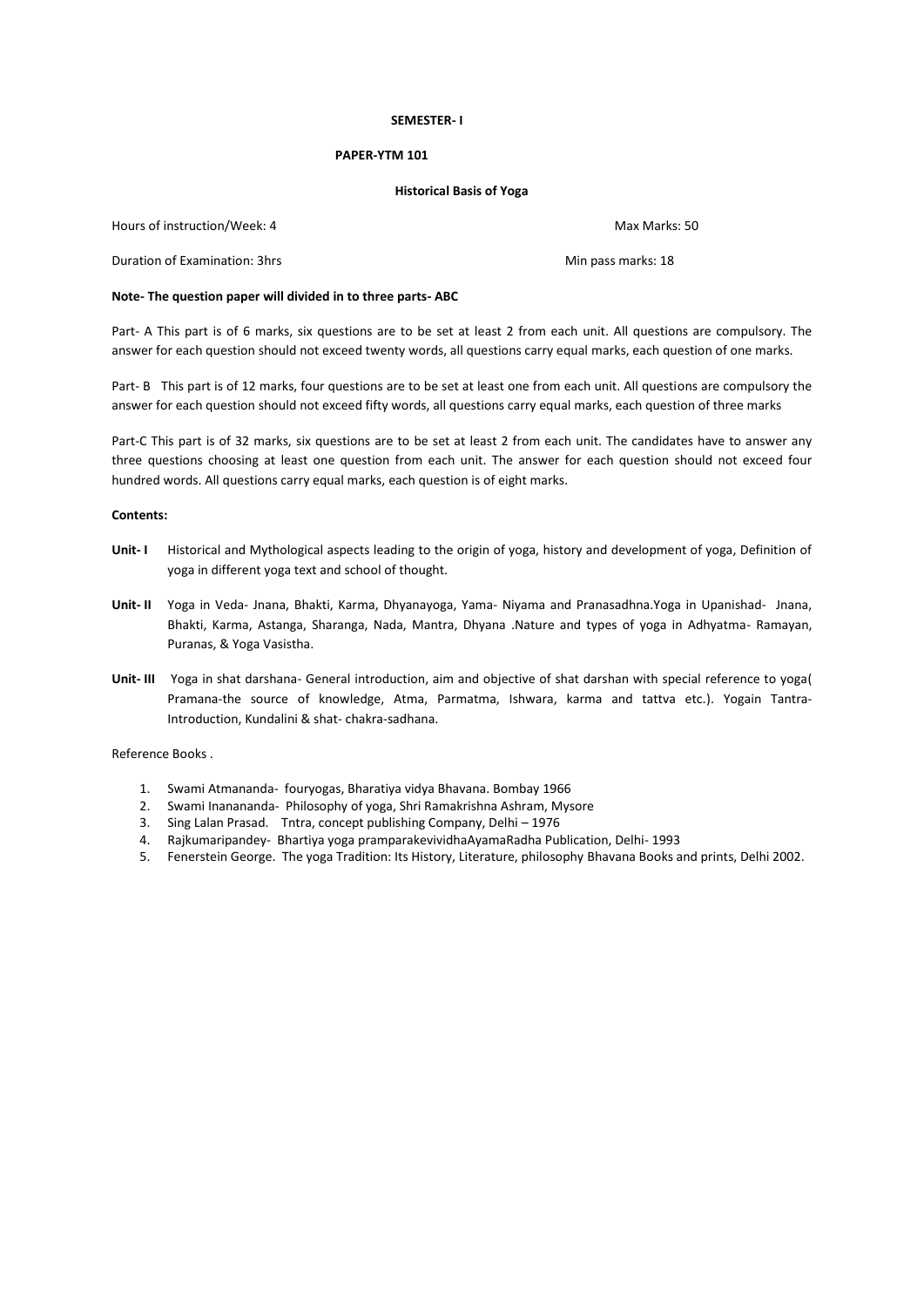# **SEMESTER- I**

# **PAPER-YTM 102**

## **Patanjali Yoga-I**

Hours of instruction/Week: 4 Max Marks: 50

Duration of Examination: 3hrs Min passMarks: 18

# **Note- The question paper will divided in to three parts- ABC**

Part- A This part is of 6 marks, six questions are to be set at least 2 from each unit. All questions are compulsory. The answer for each question should not exceed twenty words, all questions carry equal marks, each question of one marks.

Part- B This part is of 12 marks, four questions are to be set at least one from each unit. All questions are compulsory the answer for each question should not exceed fifty words, all questions carry equal marks, each question of three marks

Part-C This part is of 32 marks, six questions are to be set at least 2 from each unit. The candidates have to answer any three questions choosing at least one question from each unit. The answer for each question should not exceed four hundred words. All questions carry equal marks, each question is of eight marks.

# **Contents:**

**Unit-I** Meaning of the word yoga, chapters, objective, and definition. ChittkibhumiKa, chittkiavasthayen, chittkivrathiyaen and its types, Abhyas and Varagya. **Unit- II** Its types, characters, sabeej and nirbeej Samadhi phal of Samadhi. Yogmargkibadhaiye, Badhaskaupayiekriyayog, kriyayogka phal. **Unit III** Panchakalesh- swaroop& Types, karmashyswaroop and phal. Drashya and drashhakaswaroop, Sanyo aurviyogkakarun, Dukhkaswaroopgunnoki char awasthaye, haankaoopaye, pragyakisuptbhumiyaa

# **Reference Books-**

- 1. Muktikeupaya- Sami NorajanandBhihar
- 2. Yoga BhayasyVachaspati Mishra
- 3. PatanjalyogpradeepOmanandtisth
- 4. Yoga sutra VadhaspatiTika- Hariharnanda
- 5. Patanjali yoga sutra- Dr. KarmbetkarLonavala.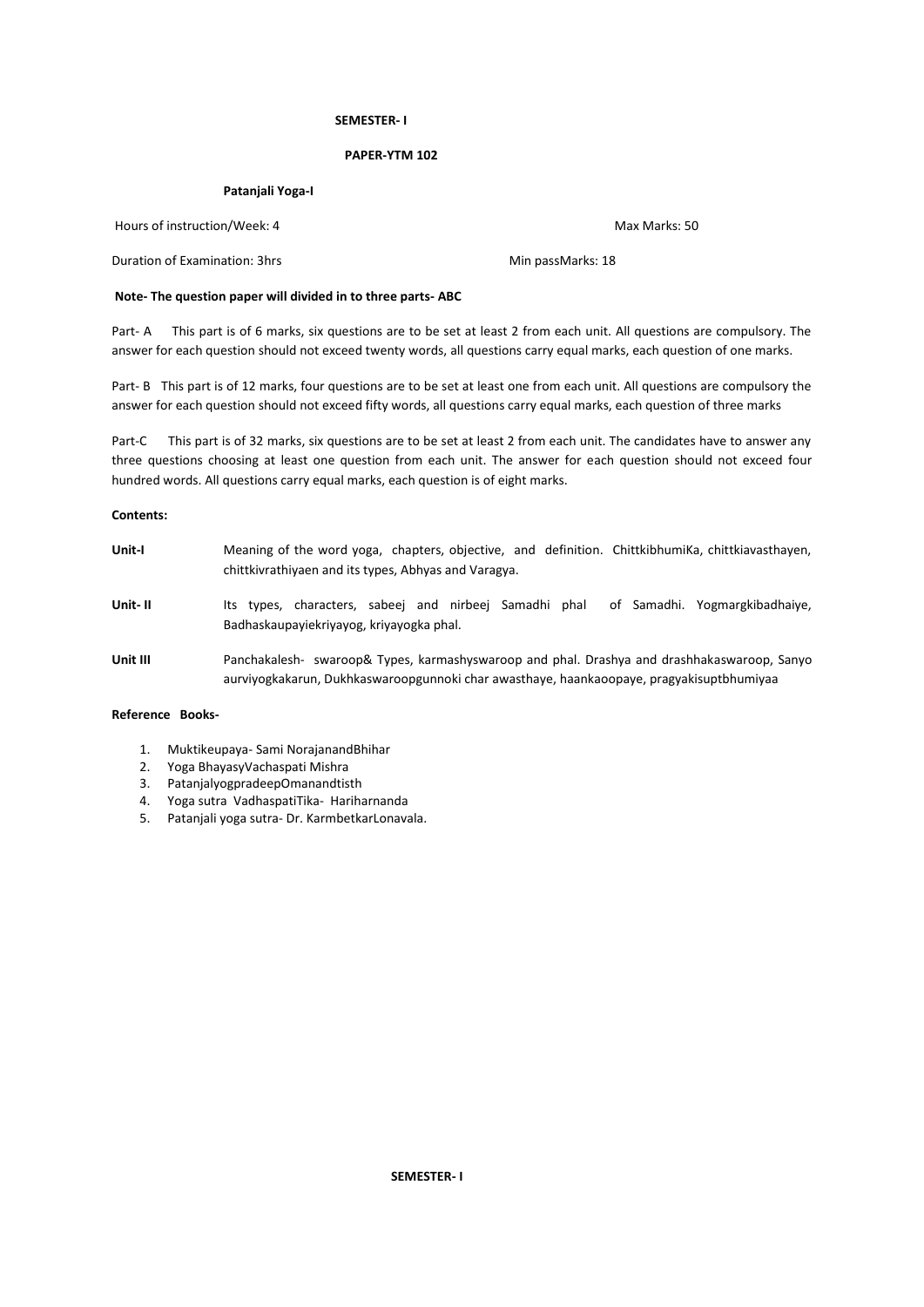#### **PAPER-YTM 103**

# **Philosophical Background of Yoga (Gita & Sankhya)**

| Hours of instruction/Week: 4 | Max Marks: 50 |
|------------------------------|---------------|
|                              |               |

Duration of Examination: 3hrs Min pass marks: 18

# **Note- The question paper will divided in to three parts- ABC**

Part- A This part is of 6 marks, six questions are to be set at least 2 from each unit. All questions are compulsory. The answer for each question should not exceed twenty words, all questions carry equal marks, each question of one marks.

Part- B This part is of 12 marks, four questions are to be set at least one from each unit. All questions are compulsory the answer for each question should not exceed fifty words, all questions carry equal marks, each question of three marks

Part-C This part is of 32 marks, six questions are to be set at least 2 from each unit. The candidates have to answer any three questions choosing at least one question from each unit. The answer for each question should not exceed four hundred words. All questions carry equal marks, each question is of eight marks.

**Contents:**

- **Unit- I** General Introduction of Sankhya Philosophy, Theory of causation, forms of satkaryavada, prakrti and it gunas, evolution and arguments for its existence, characteristic of prakrti, objection against prakrti.
- **Unit- II** Purusa, and its gunas, arguments for its existence, plurality of purusas, relationship between prakriti and purusa, theory of bondage and liberation, types of liberation, practices of yoga.
- **Unit- III** Geetakeanusaratmakaswaroop, shitha- pragya (ch.II) karma sidhant, Dharamkaswaroop (ch.III), Gyanki again (ch.IV), Sanyaaskaswaroop, Moksha (ch.V), Brahmagyankaupaya, AbhyaasaurBairagya, Dhyana (ch.IV), Maya kaswaroop (ch.VII), Nishkam karma yoga, Bhakti yoga, Gyana yoga (ch.XII), praviti&Nivriti (ch.XIV),

**Reference Books-** 1. Shri MadnjagwatGeetaBhashya – AcharyaSankar

- 2. Shri MadnjagwatGeeta- Ramsukh das maharaj
- 3. SankhayaTatvakaumudi vachaspati Mishra
- 4. Sankhyakarika -Ishwor Krishna Virchit
- 5. H.P. Sinha- Outlie of Indian Philosophy
- 6. N.K. Devraj Indian Philosophy
- 7. C.D. Sharny A crtical survey of Indian Philosophy.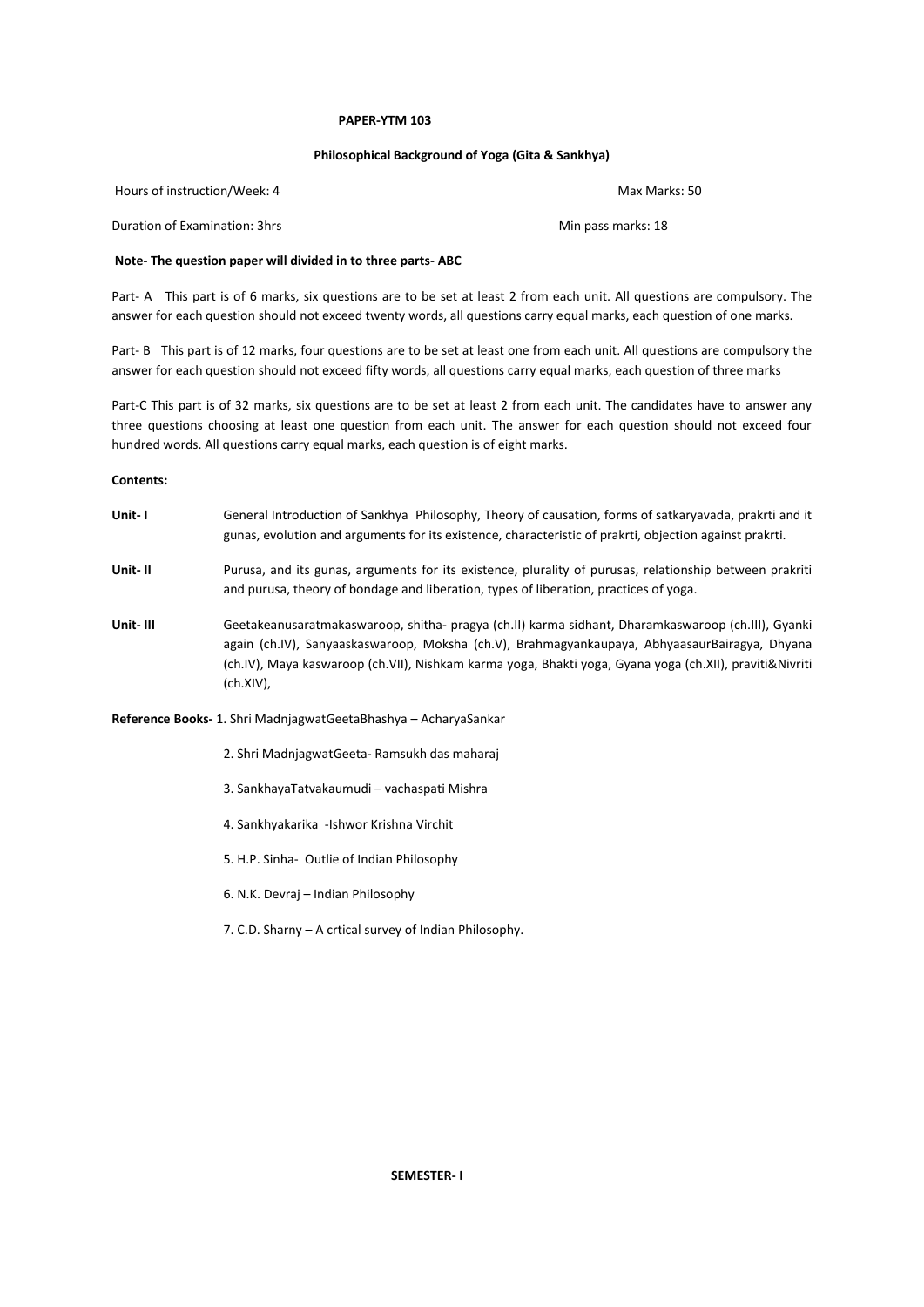## **PAPER-YTM 104**

#### **Human Anatomy & Physiology**-I

Hours of instruction/Week: 4 May Max Marks: 50

Duration of Examination: 3hrs Min pass marks: 18

# **Note- The question paper will divided in to three parts- ABC**

Part- A This part is of 6 marks, six questions are to be set at least 2 from each unit. All questions are compulsory. The answer for each question should not exceed twenty words, all questions carry equal marks, each question of one marks.

Part- B This part is of 12 marks, four questions are to be set at least one from each unit. All questions are compulsory the answer for each question should not exceed fifty words, all questions carry equal marks, each question of three marks

Part-C This part is of 32 marks, six questions are to be set at least 2 from each unit. The candidates have to answer any three questions choosing at least one question from each unit. The answer for each question should not exceed four hundred words. All questions carry equal marks, each question is of eight marks.

#### **Contents:**

- **Unit-I** Muscular system Types of muscles, Theory of contraction, categories of muscles, and properties of muscles. Skeletal system - Introduction of skeletal system, function of skeletal system.Types of joints, composition of bone, Types of bones, vertebral column of human body.
- **Unit-II** Respiratorysystem- Definitionof respiration, structure and function, mechanismof respiration, exchange of gases, oxygen transportation, and co-transportationof respiration. Digestive system definition of digestion, structure and function, mechanism of absorption of variousproduct of digestive system control of digestion in various part of alimentary, hormonal control of digestive system.
- **Unit-III** Circulatory system- structure and function of heart and blood vessels, cardiac cycle, regulation of cardiac output, blood pressure and factor affecting it, Hypertension. Blood& lymph-composition of blood, blood cells, function of blood, lymph, composition of lymph & functions.

# **Books for Reference**-

- 1. A glimpse of Human body- Dr. sharleyTelles
- **2.** Human anatomy Physiology Dr.Vrindasingh
- **3.** Function of Human body- 4<sup>th</sup> edition- Guyton A.c. (1985)
- **4.** Human Physiology chatterge c.c. (1992)
- **5.** Tent book of Physiology Jain A.K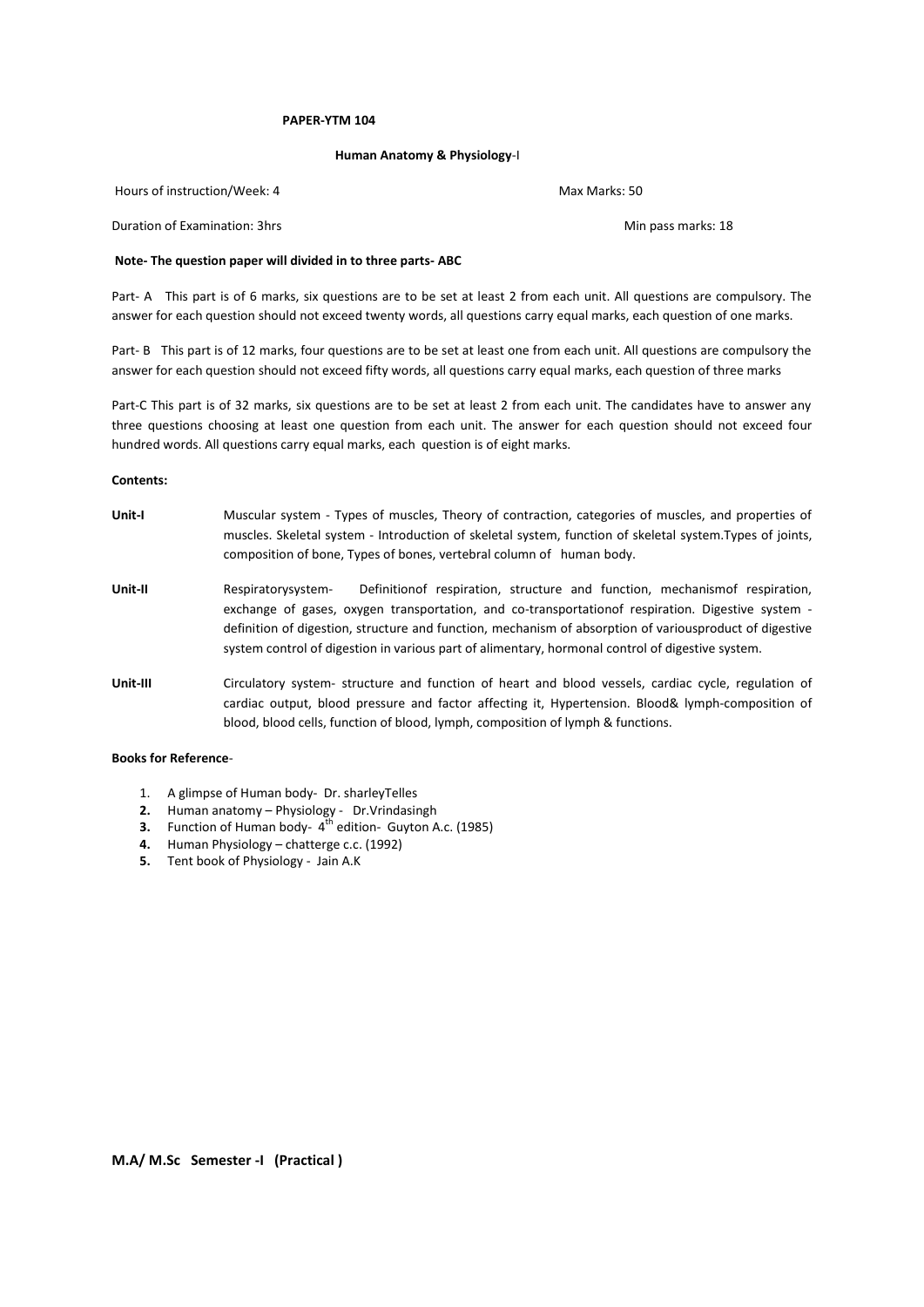# **Paper –I .Asana, Pranayama, Kriya, Bandha Mudra, Relaxation Technique.**

# **Demonstration + Viva Voce**

**Max marks: 100**

|  | Min pass marks: 36 |
|--|--------------------|
|--|--------------------|

# **Lists of Yoga Practices**

# **ASANA**

| 1.ArdhakatiChakrasana    | 2.Ardha Chakrasana                      |                                 |
|--------------------------|-----------------------------------------|---------------------------------|
| 3. Padahastasana         | 4. Vajrasana                            |                                 |
| 5.Sasankasana            | 6Paschimatanasana                       |                                 |
| 7.Halasana.              | 8.Sarvangasana                          |                                 |
| 9. Matsyasana.           | 10.Bhujangasana                         |                                 |
| 11.Salabhasana.          | 12.ArdhaSirsasana                       |                                 |
| 13. Sirsasana.           | 14. Padmasana                           |                                 |
| 15.Sukhasana             | 16.Siddhasana                           |                                 |
| 17. Siddha yoni Asana    |                                         |                                 |
| <b>PRANAYAMA</b>         | <b>BANDHA</b>                           |                                 |
| Sectional Breathing - 4  | JalandharaBandh                         |                                 |
| Nadisudhi                | MoolaBandh                              |                                 |
| <b>Bhramari</b>          | <b>MUDRA</b>                            |                                 |
| Bhastrika                | Chin Mudra                              |                                 |
| <b>KRIYA</b>             | Chin Maya Mudra                         |                                 |
| Kapalabhati              | Adhi Mudra                              |                                 |
| Trataka(Joyti, Jatru)    | Brahma Mudra                            |                                 |
| <b>MEDITATION</b>        | Relaxation Technique                    |                                 |
| <b>OM Meditation</b>     | IRT (Instant Relaxation Technique)      |                                 |
| <b>Cyclic Meditation</b> | <b>QRT (Quick Relaxation Technique)</b> | DRT (Deep Relaxation Technique) |

# **CHANTING**

Prayer,BhagavatGeeta(Karama yoga & Bhakti Yoga) Peace Chant Bhajan& etc.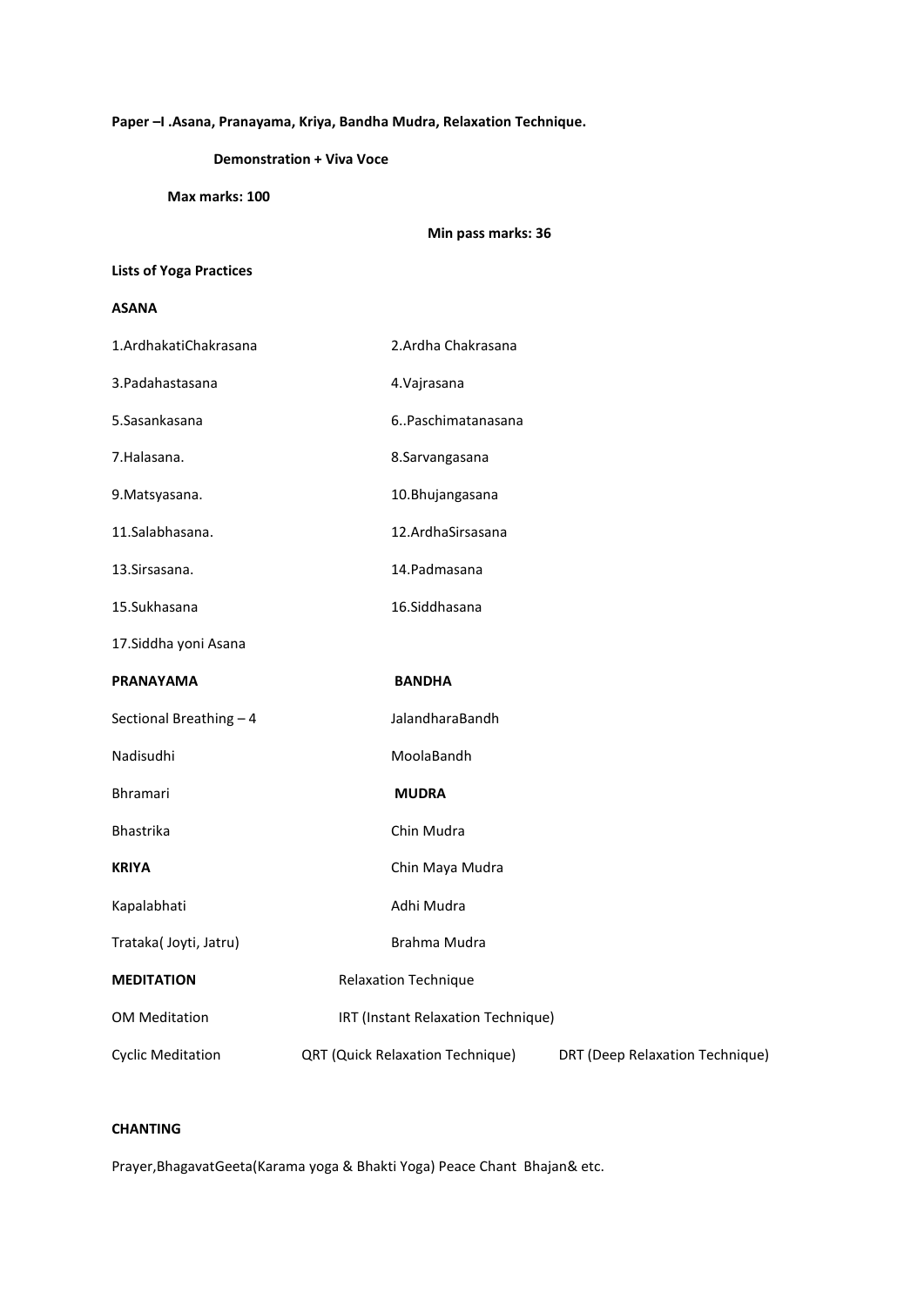Teaching technique, Lesson plan & Presentation

PAPER II - Seminar on topic given by the facultyor 50 marks

National/International level Seminar or conference (Compulsory).

# **SEMESTER II**

# **PAPER-YTM 201**

**Ethical Values for Yoga Education**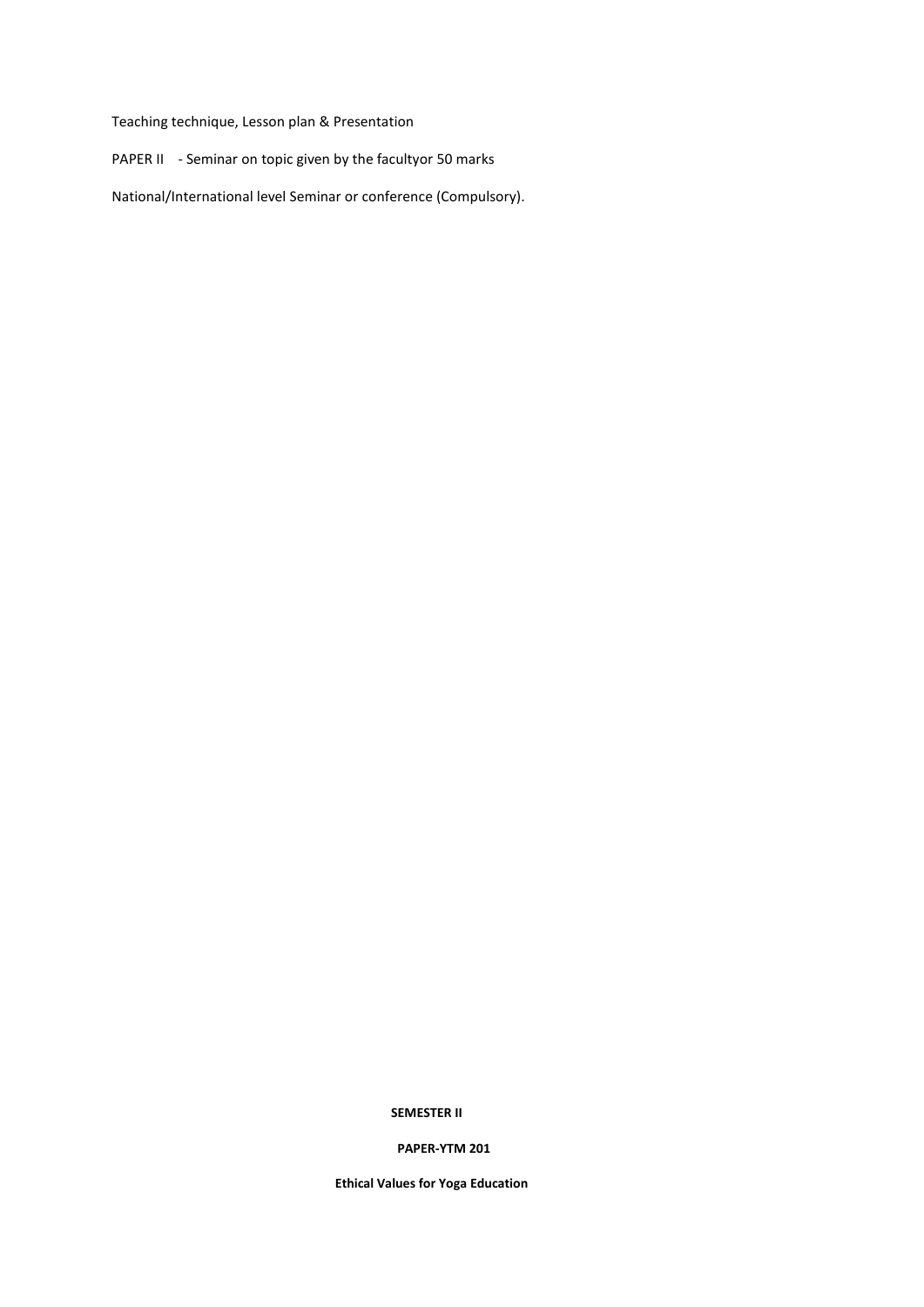| Hours of instruction/Week: 4  | Max Marks: 50      |
|-------------------------------|--------------------|
| Duration of Examination: 3hrs | Min pass Marks: 18 |

**Note**- The question paper will divided into three part- ABC

Part-.A This part is of 6 marks, six questions are to be set at least 2 from each unit. All questions are compulsory. The answer for each question should not exceed twenty words, all questions carry equal marks, each question of one marks.

Part- B This part is of 12 marks four question are to be set at least one from each unit. All questions are compulsory the answer for each question should not exceed fifty words all question carry equal marks, each questions of three marks

Part-C This part is of 32 marks six question are to be set at least two from each unit. The candidate has to answer any four questions choosing at least one question from each unit. The answer for each question should not exceed four hundred words. All question carry equal marks, each question is of eight marks.

# **Contents**

- Unit- I Meaning of ethics, definition, source, classification of ethics, characters of ethics, main ethical thought of Geeta- Niskama karma, Sarvadharma, Vanaprashtha Ashram, duty& Gunas, characters of Hindu ethics, Rebirth, Rita (truth) Yoga, dharma &adharma (Manu &Prashstapada).
- Unit II Dharma according Mimansa and Ramanuja, pravriti&Nivriti, meaning of purusharthas, importance, concept & detail of four purushartha's.
- Unit- III Jain-Trirasthan,Panchmahavrat,Anuvrat,Buddha- Aryastya, Astangicmarga, Bodhisathava&Modern Indian thinkers like – Gandhi,Tagore, Aurobindo&Vivekanada.

## Reference-

- 1. प्रो. हरेन्द्रप्रसादसिन्हा,, भारतीय की रूपरेखा, मोतीलालबनारसीदास, दिल्ली
- 2. Louis pojman (Ed.) Ethical Theory- Classical and contemporary Regings.
- 3. दिवाकरपाठक–भारतीय नीतिशास्त्र
- 4. S. Dasgubta : Development of moral philosophy in India.
- 5. P. foot (Ed) Theories of Ethics
- $6.$  वेदप्रकाशवर्माअधि-नीतिशास्त्र के मुख्य सिद्धान्त
- 7. Sellars and Hospers (Ed) Reading Ethical Theories

## **SEMESTER II**

## **PAPER-YTM 202**

**Patanjali yoga-II**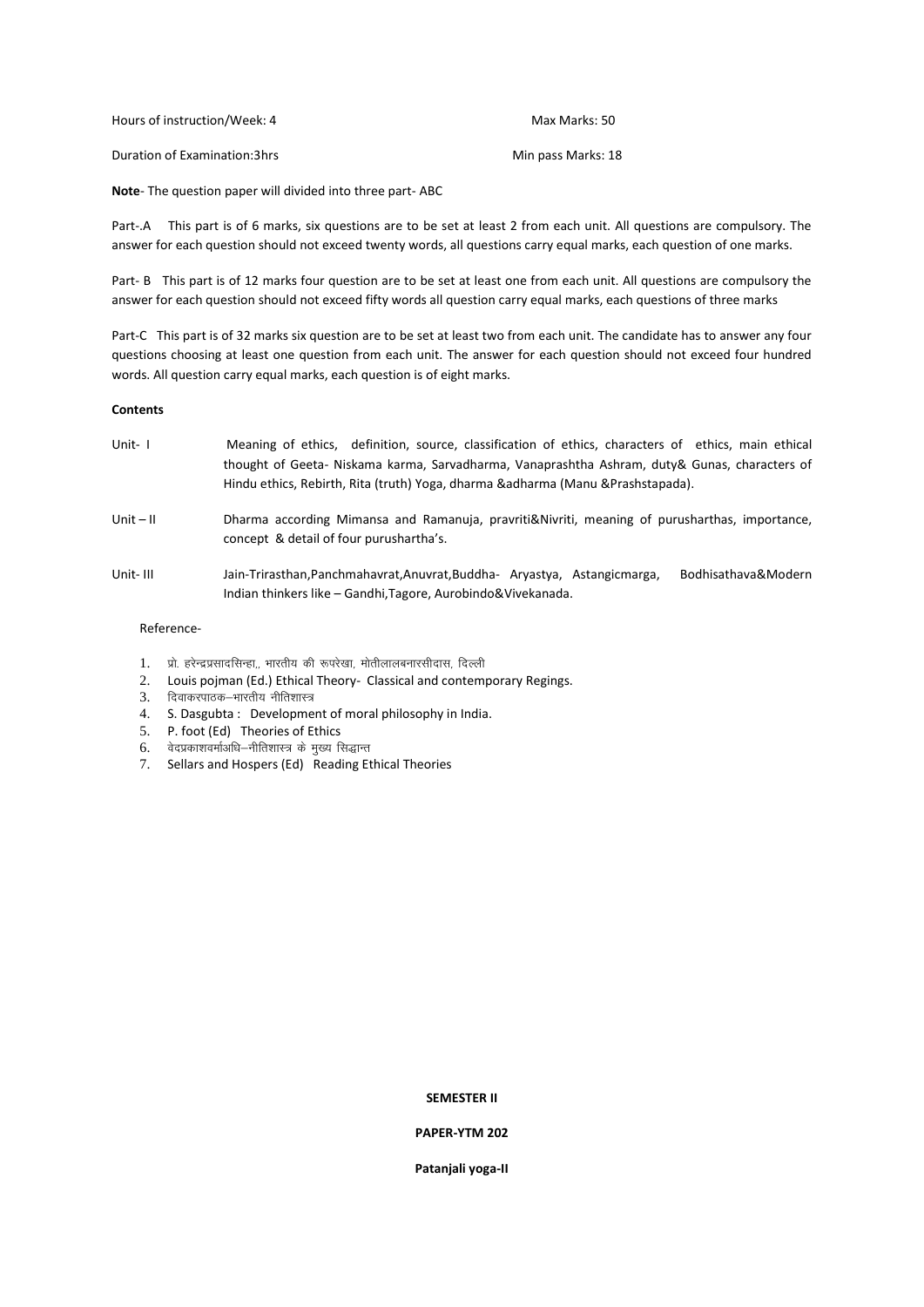Hours of instruction/Week: 4 Max Marks: 50

Duration of Examination: 3hrs Min pass marks: 18

**Note**- The question paper will divided into three part- ABC

Part- A This part is of 6 marks, six question are to be set at least 2 from each unit, all question are compulsory. The answer for each question should not exceed twenty words, all question carry equal.Each question of one mark.

Part- B This part is of 12 marks four question are to be set at least one from each unit. All questions are compulsory the answer for each question should not exceed fifty words all question carry equal marks, each questions of three marks

Part-C This part is of 32 marks six question are to be set at least two from each unit. The candidate has to answer any four questions choosing at least one question from each unit. The answer for each question should not exceed four hundred words. All question carry equal marks, each question is of eight marks.

# **Contents**

- Unit-1- Yoga abhyaaskiavasthayen ,Bahiranga Yoga sadhanaauraanga's [limbs] Yama ,niyama Ahimsa ,Satya ,asteya ,Brahmacharya, and aparigrahakaSwaroop and sidhhikaphala. Niyaam-Soucha ,santosha, Tapa, swadhyaya and ishwarpranidhanakaphal. Asana kacharita ,sidhhikaswaroop and sidhhiyonkaupayaaurphala .
- Unit-2- Pranayama- characters, types and benifit.Pratyaharaswaroop and phal.Dharna, Dhyana ,Samadhike characters ,Sanyamaphala, Viniyogaki importance, Result of chitt, Kaivalyakaswaroop.
- Unit-3- Siddhiyonkestrota, siddhi kebhedh, vivekgyanake characters, phalaupayah; Kaivalyakiprapti,hetusamastVibhuyon se Viragya, Nirmalchitt, Karma swaroop, type and phala. Dharmamedha Samadhi and phala, Kleshakarmonkinivriti hone pen gyanakauday, Kaivalayyoga sadhanakicharamPrapti.

# Referance Books

- 1. Mukhkeupaya- swawiNirjanananda,Bihan.
- 
- 2. Yoga bhashya- Vochaspah Mishra.<br>3. PatewjalYojPradeen-OMananda fif PatewjalYojPradeep-OMananda fifth.
- 4. Yoga Sucha- YachaspahTika Haniharnanda.
- 5. Patanjali Yoga sucha-Dr kanmbelkan- lonavale.

**SEMESTER II**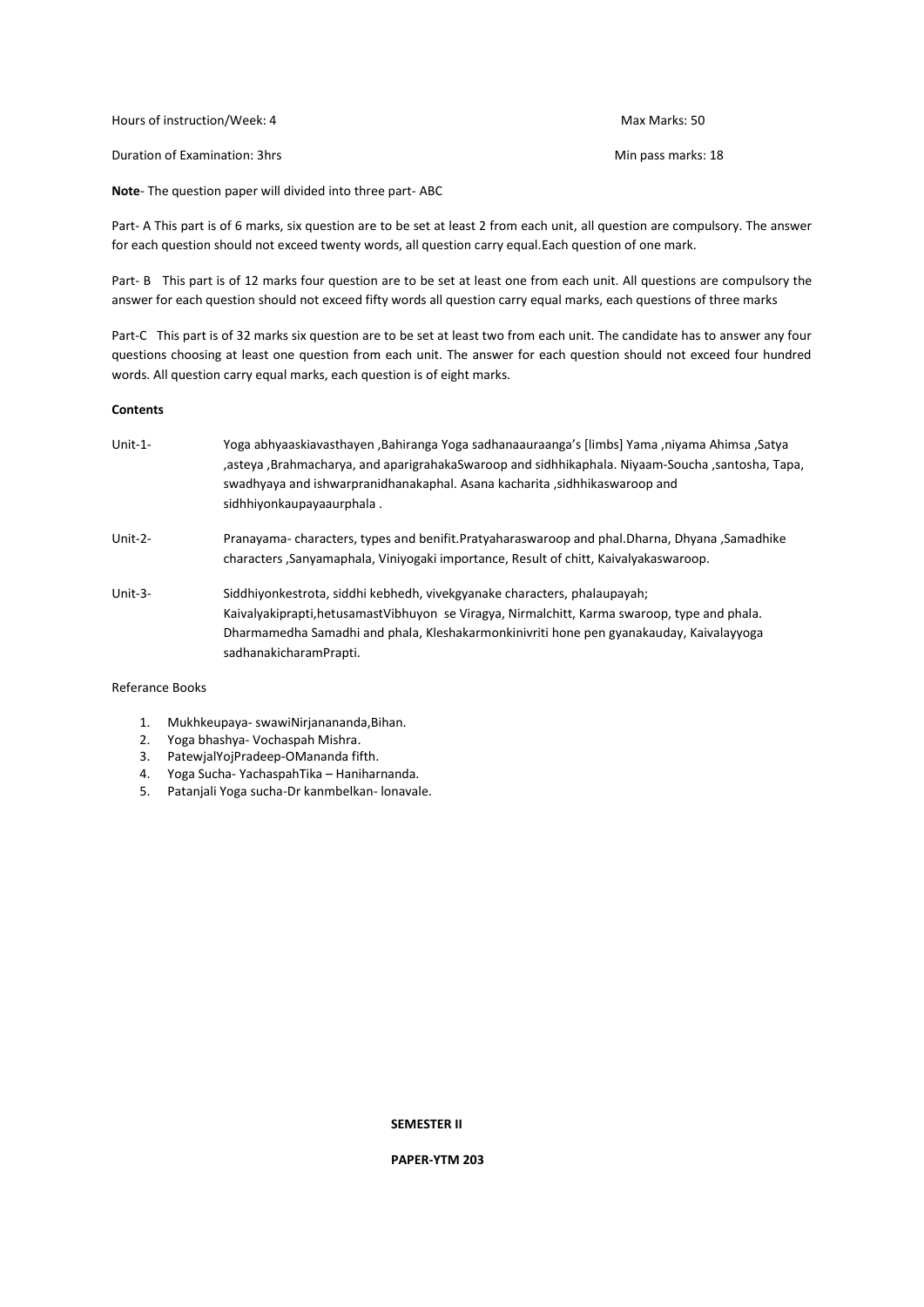## **Psychology and its relevance to yoga**

| Hours of instruction/Week: 4  | Max Marks: 50      |
|-------------------------------|--------------------|
| Duration of Examination: 3hrs | Min pass marks: 18 |

**Note**- The question paper will divided into three part- ABC

Part- A This part is of 6 marks, six question are to be set at least 2 from each unit, all question are compulsory. The answer for each question should not exceed twenty words, all question carry equal. Each question carry one marks Each question of one mark..

Part- B This part is of 12 marks four question are to be set at least one from each unit. All questions are compulsory the answer for each question should not exceed fifty words all question carry equal marks, each questions of three marks

Part-C This part is of 32 marks six question are to be set at least two from each unit. The candidate has to answer any four questions choosing at least one question from each unit. The answer for each question should not exceed four hundred words. All question carry equal marks, each question is of eight marks.

# **Contents**

| Unit I   | Definition of Psychology, Nature of Psychology scope of Psychology, Branches of Psychology subfields<br>of Psychology, Utility of Psychology relation of Psychology to other fields of study, Psychology of<br>human behaviour Psychology of spiritual growth and yogic management. |
|----------|-------------------------------------------------------------------------------------------------------------------------------------------------------------------------------------------------------------------------------------------------------------------------------------|
| Unit II  | Personality Development, its meaning and nature, Characteristic of personality, Hippocrates,<br>Kretschmer's Sheldon's , Jung's theories of personality , trait approach, developmental approach and its<br>assessments personality according to yoga text.                         |
| Unit III | Education Psychology, Cognitive development and languages, Motivation, Emotion, IQ its meaning, IQ<br>testing and its controversies, Stress, its concepts, causes and Stress according to Yoga and its<br>Challenges to Modern Science.                                             |
|          |                                                                                                                                                                                                                                                                                     |

# Reference Book :-

- 1. Robert Frager James Fadian Personality and personnel growth .
- 2. C.G Jung Analytical Psychology: its theory and practice.
- 3. Adler Individual Psychology.
- 4. A unit of Global Personality Development institutes.
- 5. Ayanger T.B Srinivas The yoga Upanishad
- 6 Goyeche J.R.M The yoga perspective, Abo Y Ikemi y part II
- 7 Green, E. E and Green , A.M. On the meaning of transpersonal, Some Metaphysical perspectives.
- 8 Introduction to Physiological Psychology Charles F. Levinthal.
- 9 Psychological Testing Anne Anastasi and Susana Urbina.
- <sup>10</sup> ManovigyanjeevankaRahasya Vijay Singhal.
- 11 Psychopathology Dr. O. P. Sharma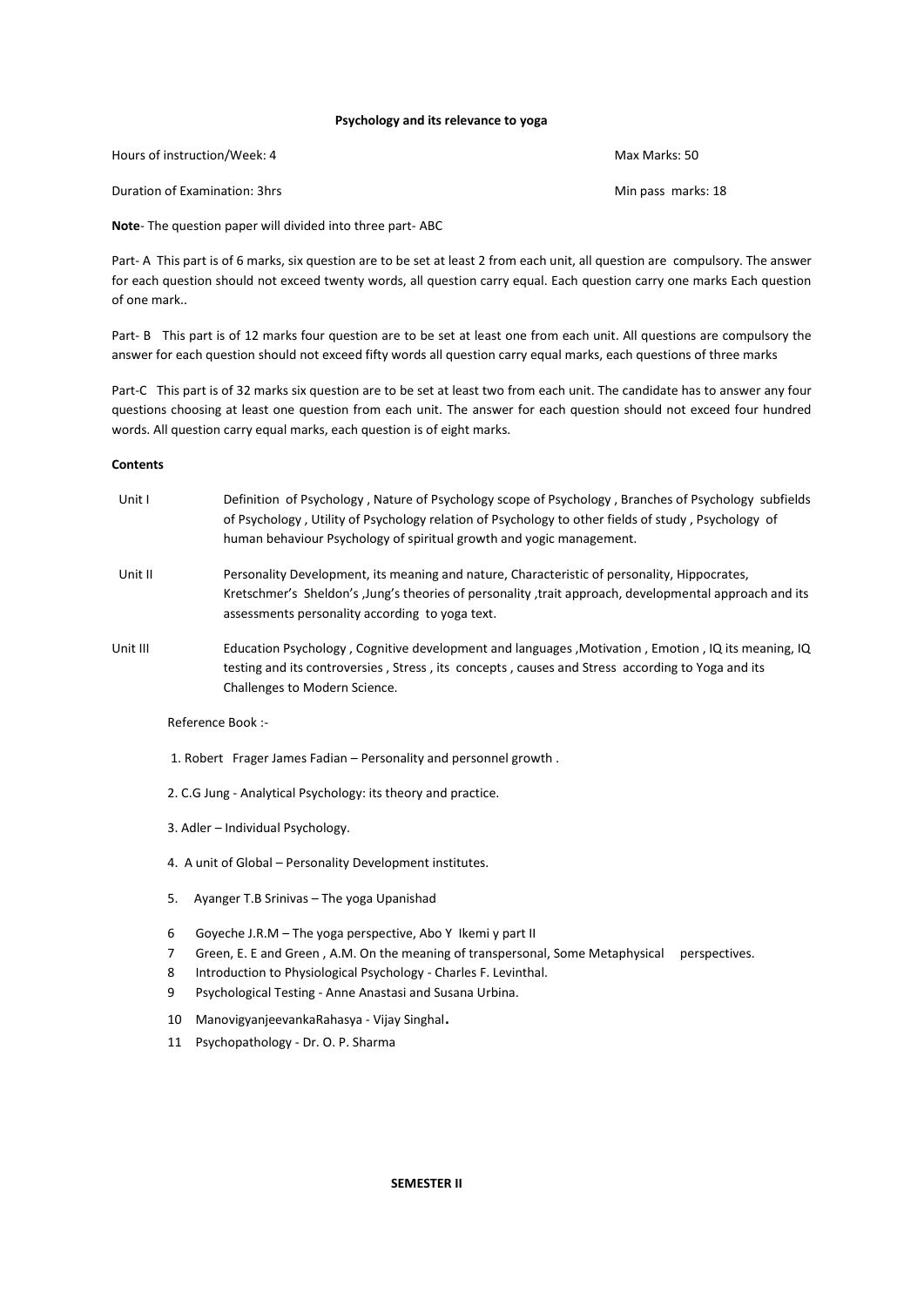#### **PAPER-YTM 204**

#### **Human Anatomy & Physiology –II**

Hours of instruction/Week: 4 Max Marks: 50

Duration of Examination: 3hrs Min pass marks: 18

**Note**- The question paper will divided into three part- ABC

Part- A This part is of 6 marks, six question are to be set at least 2 from each unit, all question are compulsory. The answer for each question should not exceed twenty words, all question carry equal. Each question of one mark.

Part- B This part is of 12 marks four question are to be set at least one from each unit. All questions are compulsory the answer for each question should not exceed fifty words all question carry equal marks, each questions of three marks

Part-C This part is of 32 marks six question are to be set at least two from each unit. The candidate has to answer any four questions choosing at least one question from each unit. The answer for each question should not exceed four hundred words. All question carry equal marks, each question is of eight marks.

# **Contents**

| Unit $-I$ | Nervous System – Definitions, Role of Nervous System, Structure of neuron, Type of neuron,<br>Morphological and function, Conduction of nervous system (Brain & Spinal cord) Peripheral nervous<br>system, Autonomic nervous system. Immune System - Definition, types of Immunity (Innate, direct,<br>indirect, acquired, direct, indirect, hormonal and cell mediate) Antigen, Antigen, antigen antibody<br>reaction.                                                                                                                                  |
|-----------|----------------------------------------------------------------------------------------------------------------------------------------------------------------------------------------------------------------------------------------------------------------------------------------------------------------------------------------------------------------------------------------------------------------------------------------------------------------------------------------------------------------------------------------------------------|
| Unit II   | Endocrine system – Endocrine gland – structure, function, secretion, regulation of hormonal<br>secretion, mechanism of action of hormone, Emphasis on physiology of diabetes and stress<br>hormones, physiological functions and abnormalities in secretion of pituitary, thyroid, parathyroid,<br>hormones, adrenal and reproductive hormones. Disorders of endocrine glands. Reproductive system –<br>Definition, Types of Reproductive, male reproductive system, Female reproductive system, menstrual<br>cycle, Pregnancy changes during Pregnancy. |
| Unit III  | Excretory System – Definition, Anatomy & Physiology of Kidneys, Structure and function of nephron,<br>Mechanism of urine formation, Regulation of urine formation Sense organ – Structure & Functions (<br>Eye, Skin, Ear, Nose and Tongue) Physiology of different sense organ                                                                                                                                                                                                                                                                          |

Books for Reference:

- 1. A Glimpse of Human Body Dr Shirley Telles.
- 2. Human Anatomy & physiology Dr. Vrinda Singh
- 3. Guyton A.C (1985): Function of Human Body  $4^{th}$  Edition
- 4. Human Physiology Chattergee C.C (1992)
- 5. Text book of Physiology Jain A.K.

# **SEMESTER – II**

**Paper –I .Asana, Pranayama, Kriya, Bandha Mudra, Relaxation Technique.**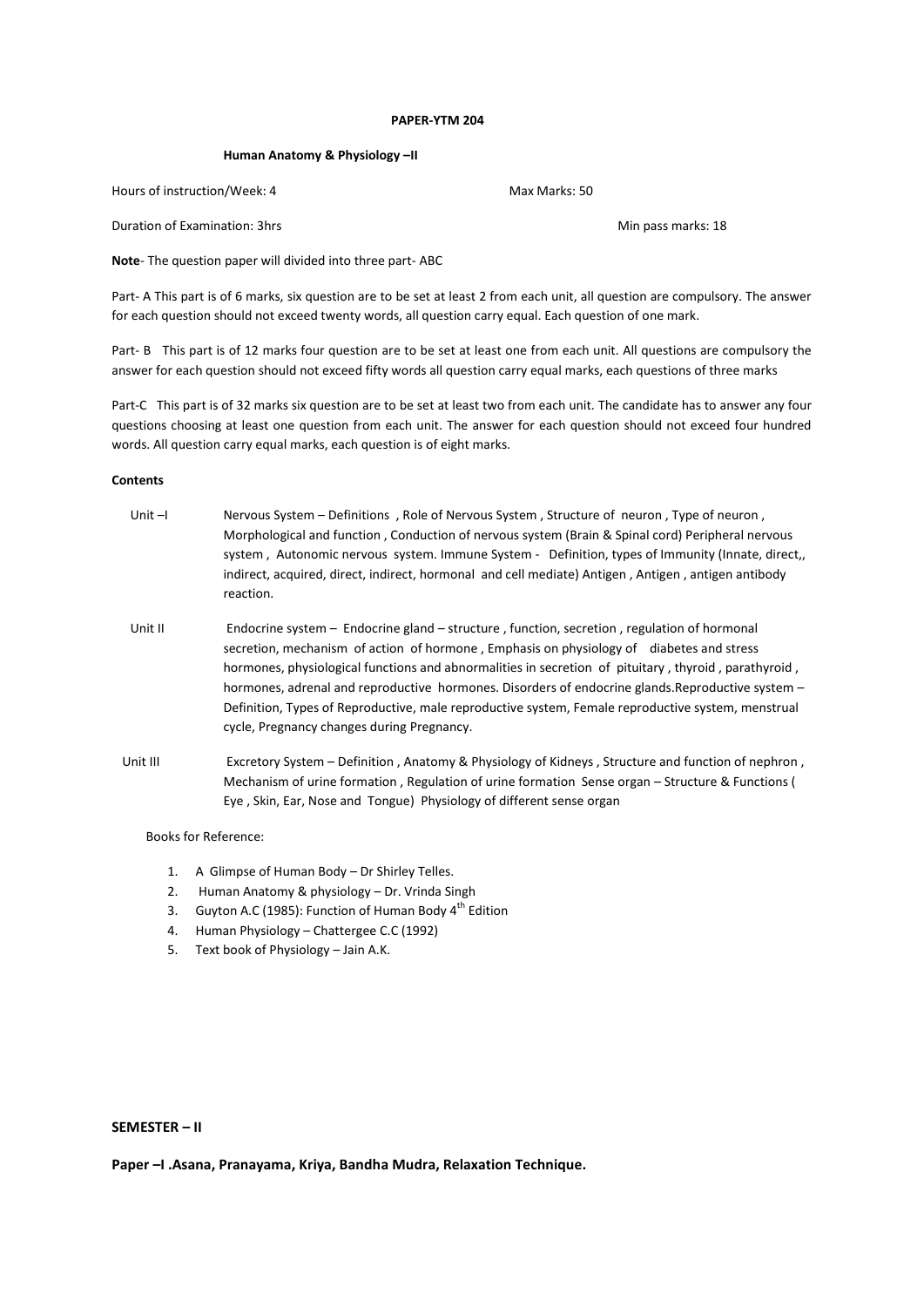# Max marks 100

Pass marks 50

| 1.Asana                          | 2. Uthita Padahastasana   |
|----------------------------------|---------------------------|
| 3.Trikonasana                    | 4. Parivartta Trikonasana |
| 5.SuptaVajrasana                 | 6.Ustrasana               |
| 7. Vakrasana/ ArdhaMatyendrasana | 8.Setu bandhasana         |
| 9.EkapadaSetubandhaSarvangasana  | 10.Chakrasana             |
| 11.Dhanurasana                   | 12. Mayurasana            |
| 13. Salambha Srisasana           |                           |
| <b>PRANAYAMA</b>                 |                           |
| 1.Sheetali                       | 2.Shitkari                |
| 3.Sadanta                        | 4. Ujjaiyi                |
| <b>BANDH</b>                     |                           |
| 1. Uddiyana Bandha               | 2.Mana Bandha             |
| 3.Agni Sara                      |                           |
| <b>MUDRA</b>                     |                           |
| 1.Shambhavi Mudra                | 2.Kalvi Mudra             |
| 3.Shanmukti Mudra                |                           |
| <b>KRIYAS</b>                    | <b>MEDIATION</b>          |
| Niti - Jalaneti , Sutraneti      | Preksha Meditation        |
| Dhouti-Danda, Vastra, Vamana     | <b>Creative Mediation</b> |
| <b>CHANTING</b>                  |                           |

Prayer, BhagavadGeeta (Jnana Yoga ,Raj yoga) peace chant, Bhajansetc

Review of one book allotted by the faculty.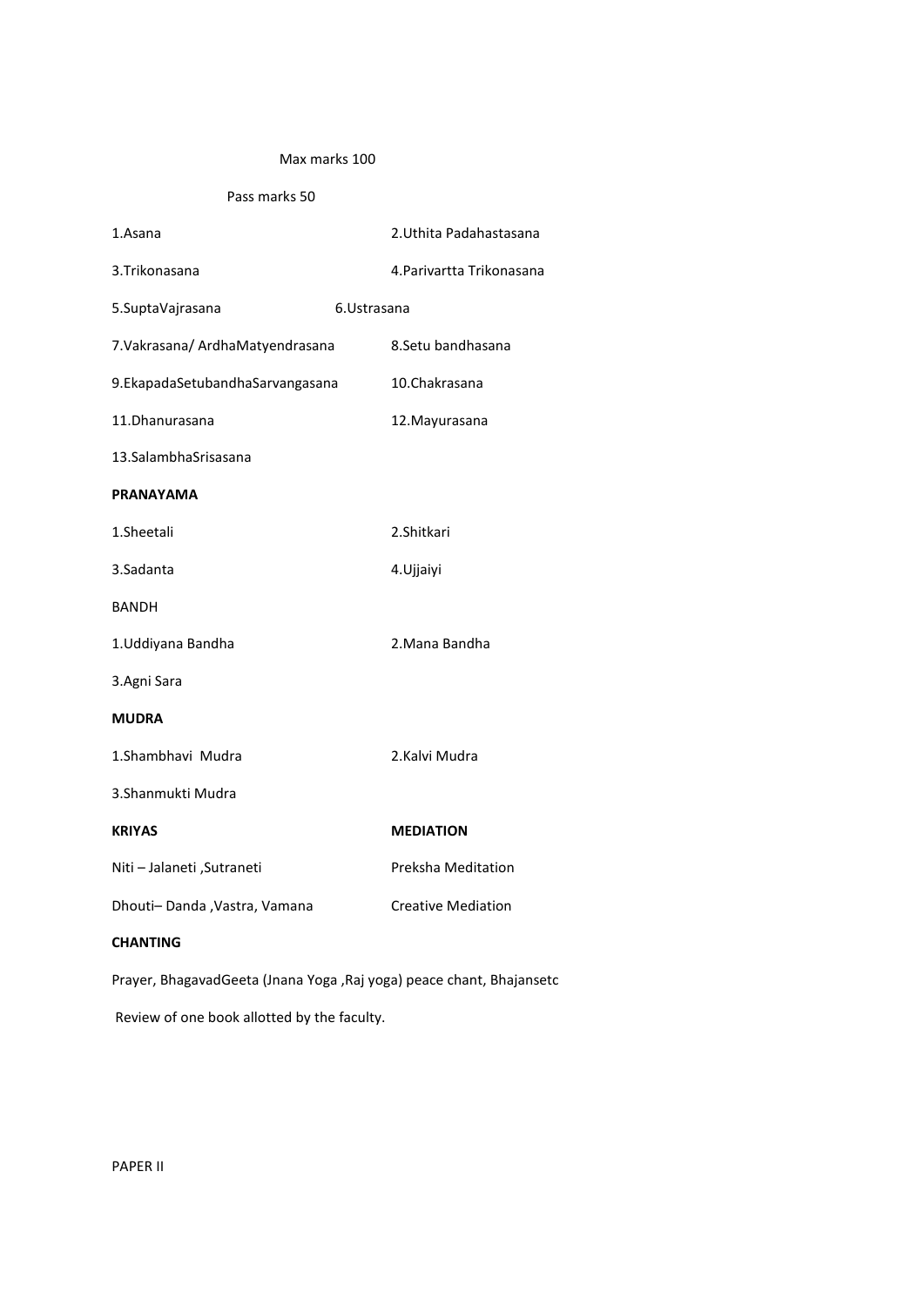Seminar topic allotted by the faculty

National/international level Seminar or Conference (compulsory to participate)

Marks : 50

**SEMESTER III**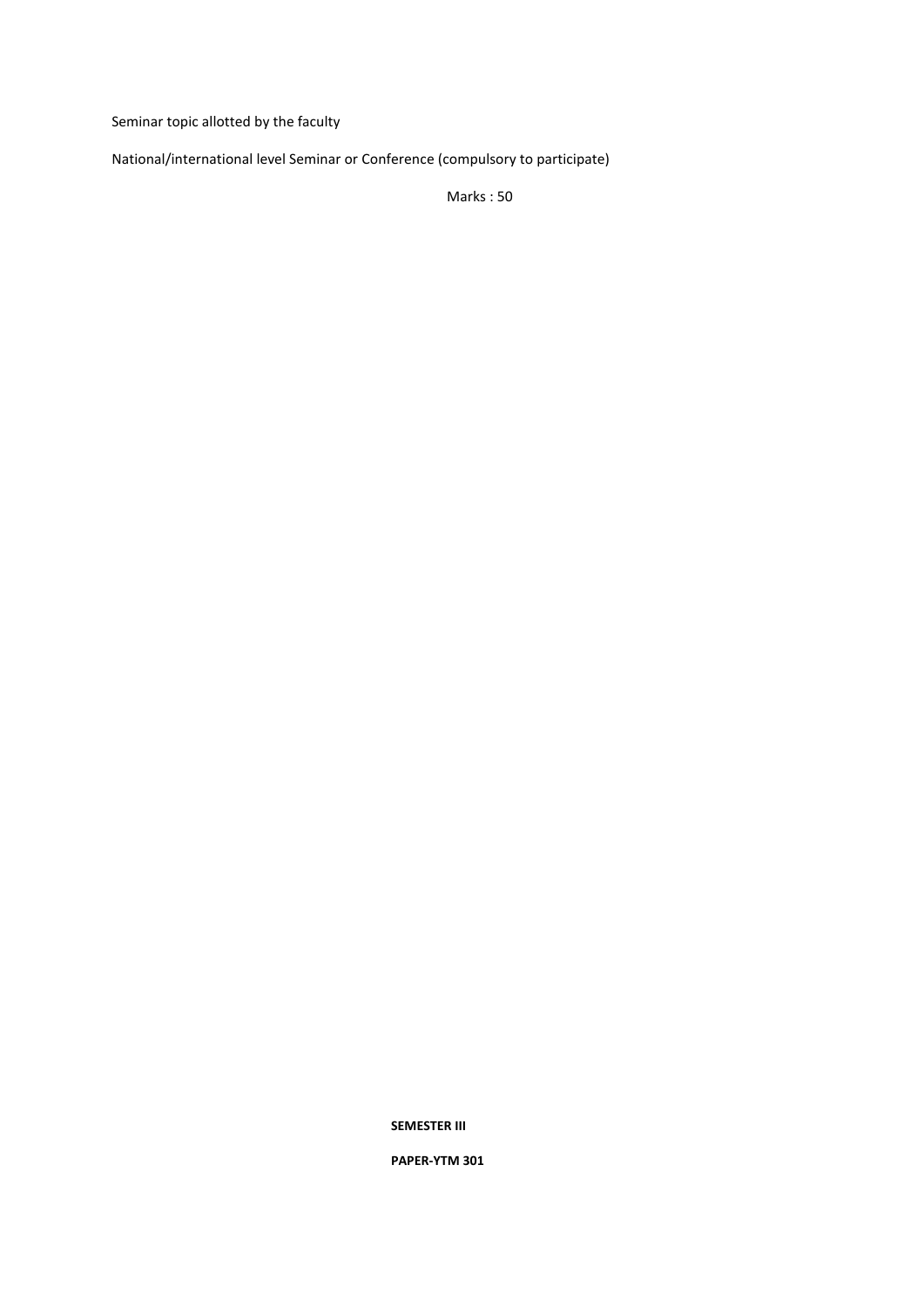# **The Theoretical Study of Yogic practice**

Hours of instruction/Week: 4 Max Marks: 50

Duration of Examination: 3hrs Min pass mark: 18

**Note**- The question paper will divided into three part- ABC

Part- A This part is of 6 marks, six question are to be set at least 2 from each unit, all question are compulsory. The answer for each question should not exceed twenty words, all question carry equal. Each question of one mark.

Part- B This part is of 12 marks four question are to be set at least one from each unit. All questions are compulsory the answer for each question should not exceed fifty words all question carry equal marks, each questions of three marks

Part-C This part is of 32 marks six question are to be set at least two from each unit. The candidate has to answer any four questions choosing at least one question from each unit. The answer for each question should not exceed four hundred words. All question carry equal marks, each question is of eight marks.

# **Contents**

- Unit-I Asana- Definition, classification,categories, benefits &limitation. Eight step technique of asana. Technique of asana according to different text.Surya Namaskara-Technique, benefits, limitation and its mudras.Physiologicaleffect of asana and surya-namaskar on human system.
- Unit-II Pranayama- Definition, classification, types, technique of Pranayama, benefits&limitation. Pranayama method according to different schools. Breathingpractices, types,techniques, benefits and limitations. Physiological effect of various Pranayama on human body.Meditation-Definition, types, techniques of meditation.Effect of meditation on various system of human body.
- Unit-III Bandha -Definition, Types, techniques, benefits &limitations.Physiological effects of Bandha on various system of human body. Mudra- Definition, types, techniques, benefits & limitations. Physiological effects ofMudra on various system of Human body.Shat karma-Definition,classification,categories, benefits & limitations.Physiological effect of various shat karmas on human body.

# References books:

- 1. PPH Dr.H.R. Nagendra, Dr Nagratana
- 2. Asana kyoAurkaise OM Prakash Tiwari
- 3. Yogasana Swami Kavalyanand
- 4. Text book of yoga Yogeshwar
- 5. Asana , Pranamaya, band & Mudra
- 6. Pranamaya Swami SatyanandaSarswati
- 7. Yoga in Daily life Dr Shekar Sharma
- 8. Light on Yoga- B.K.S Iyengar

## **SEMESTER III**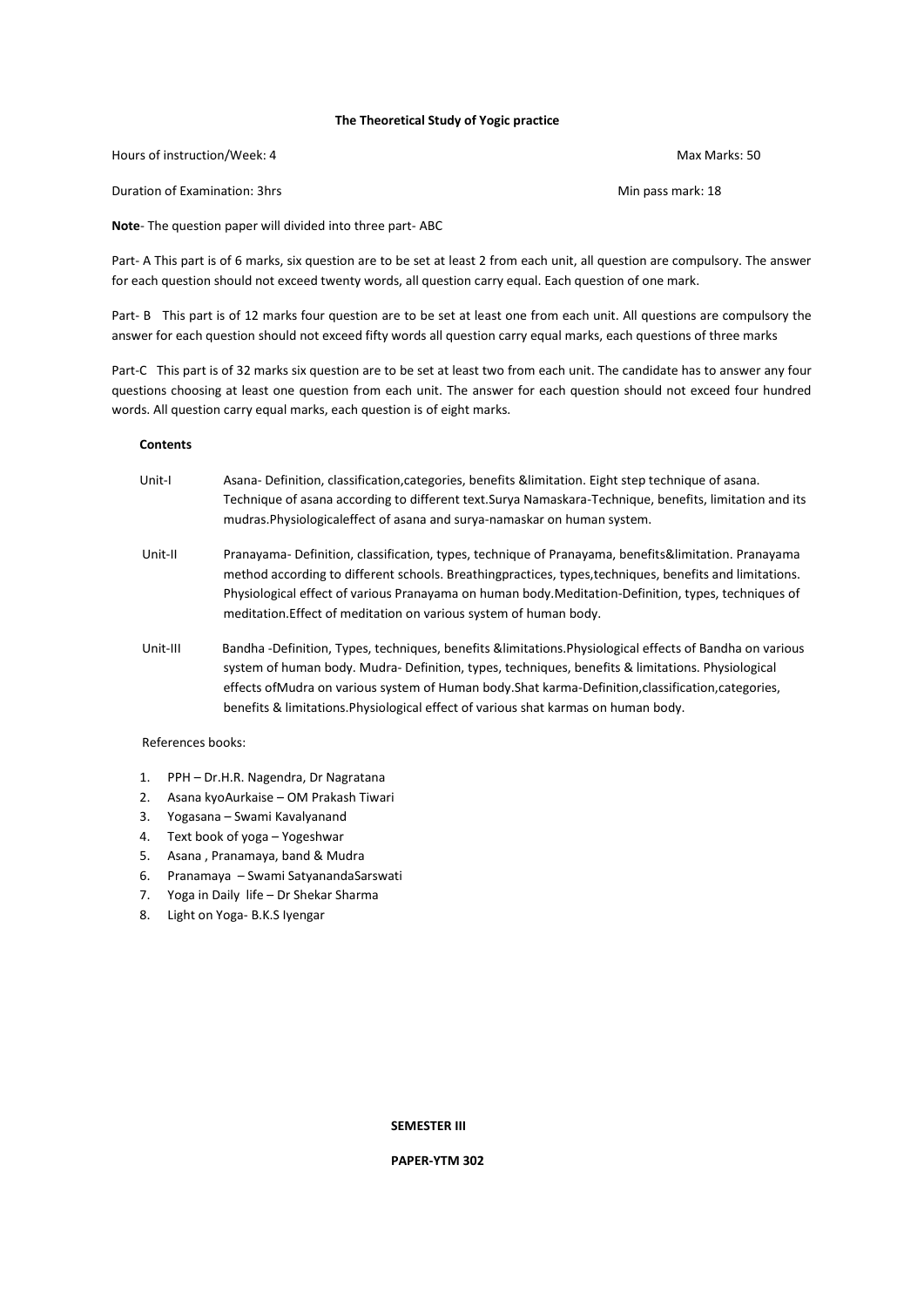# **SADANA & THEORY OF HATHYOGA**

Hours of instruction/Week: 4 Max Marks: 50

Duration of Examination: 3hrs Min pass marks: 18

**Note**- The question paper will divided into three part- ABC

Part- A This part is of 6 marks, six question are to be set at least 2 from each unit, all question are compulsory. The answer for each question should not exceed twenty words, all question carry equal. Each question of one mark.

Part- B This part is of 12 marks four question are to be set at least one from each unit. All questions are compulsory the answer for each question should not exceed fifty words all question carry equal marks, each questions of three marks

Part-C This part is of 32 marks six question are to be set at least two from each unit. The candidate has to answer any four questions choosing at least one question from each unit. The answer for each question should not exceed four hundred words. All question carry equal marks, each question is of eight marks.

# **Contents**

| Unit-I   | Hatha Yoga Pradipika-Hath yoga kiParibhasha, Abhyaashetuuchitsthaan, Ritu kal,<br>SadhanameinSadhakevamBudhaktatva, detail of Yama – Niyama, AsanonkiVidhi, yahLabh, Pranayama<br>kiparibhasha, PrakarVidhi, benifits& limitations.                                                                        |
|----------|------------------------------------------------------------------------------------------------------------------------------------------------------------------------------------------------------------------------------------------------------------------------------------------------------------|
| Unit- II | Shatkarma-Dhoti, Basti, Neti, Nauli, Trataka, kapalabhatikevidhivahLabh, Bandh – Mudra<br>, Mahamudra, Mahabandh, Mahavedh, Khechari, Udiyaana, Jalandhara, Moolbandha, Viparitkarni,<br>Vajaroli, Shaktichalani, Samadhi, Nadanusandhana, KundalinikaSwaroopevam, jagraatkeUpaya.                         |
| Unit III | Gherandshamhita-SaptaSadhan, Shaktkarma – Dhouti, Basti, Neti, Nauli, Trataka, Kapalbhatikividhi,<br>Sabdhaniyanvahlabh, Asana, Pranayama, Mudrayein, Pratyahara, Dharana, Dhyana& Samadhi<br>kieVivechana, Difference between HathayogaPradipka&GharandShamhita Asana, Pranayama, kriya,<br>adimeinantar. |
|          | Reference books                                                                                                                                                                                                                                                                                            |

1 Hathayogapradipika –PrakashakKaivalyadhamaLonavlapune

2 GharandSamhita- PrakashakKaivalyadhamaLonavlapune

3 GharandSamhita – SwaniNiranjananda

4 Hath Yoga Pradipika – Swami MuktiBodhananda

**SEMESTER III**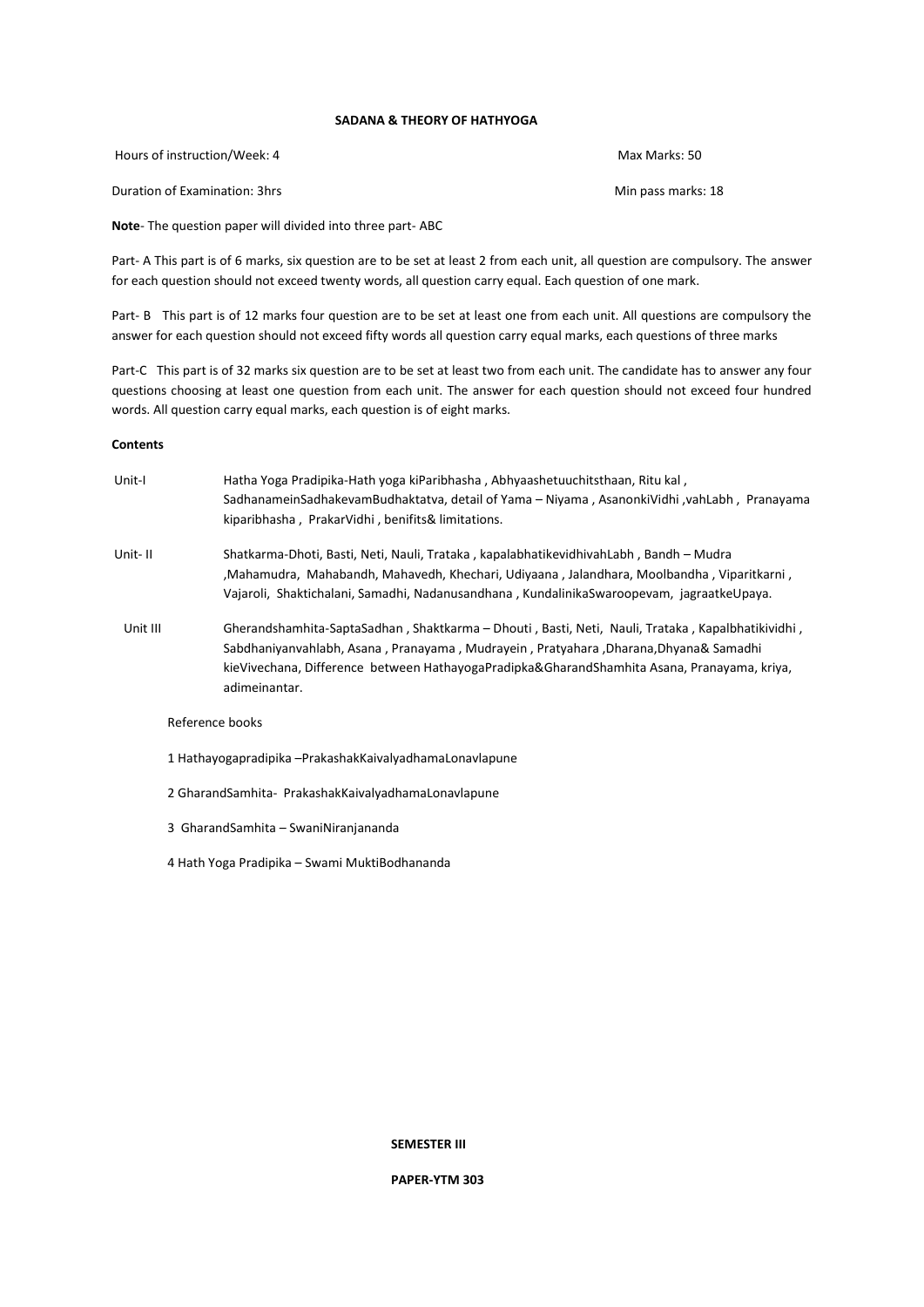# **Study of Naturopathy**

Hours of instruction/Week: 4 Max Marks: 50

Duration of Examination: 3hrs Min pass marks: 18

**Note**- The question paper will divided into three part- ABC

Part- A This part is of 6 marks, six question are to be set at least 2 from each unit, all question are compulsory. The answer for each question should not exceed twenty words, all question carry equal. Each question of one mark.

Part- B This part is of 12 marks four question are to be set at least one from each unit. All questions are compulsory the answer for each question should not exceed fifty words all question carry equal marks, each questions of three marks

Part-C This part is of 32 marks six question are to be set at least two from each unit. The candidate has to answer any four questions choosing at least one question from each unit. The answer for each question should not exceed four hundred words. All question carry equal marks, each question is of eight marks.

## **Contents**

Unit – I Philosophy of the body, mind, life, spirit and spiritual body. Fundamental principles of Naturopathy, History of naturopathy (Indian and foreign), Panca mahabhutas.Foreign matter and toxins accumulation in the body,its importance in elimination through different ways or Channels.Diagnostic procedure in Naturopathy (Facial and Iris). Unit- II Introduction to Hydrotherapy- Physical and chemical properties of water, Importance of water to human body, Anatomy of skin, its functions, temperature of sense in respects of hydrotherapy. Physiological effect of water on different system of body – skin, Respiration, Circulation, Nervous system.Its action and reaction.Introduction to mud therapy -collections and composition of mud, Preparation of pack.Types of application, physiological effect of mud on the body. Unit-III Introduction of Manipulative Therapy, benefit, and introduction to massage, rules regulation and characteristics of massage. Basic therapy message techniques, indication and contra- indication of massage while applying to the patient. Physiological of effect of message on human body .Fasting therapy – History and types of fasting (Religious, Political, therapeutic).Physiological effect of fasting, rules and regulation of fasting.Difference between fasting and starvation.

Reference Books :-

- 1. Philosophy of nature curse- Henarylidahinn
- 2. Practice of Nature curse Henarylindlahan
- 3. Practice Nature curse Dr. k. Laxmansharma
- 4. History and philosophy of- S. T. Singh.
- 5. My Nature curse- M. K. Gandhi
- 6. nature curse treatonents- I. N. Y. S. publication Bangalore
- 7. Massage thearaphy Dr J. H. kelloy.
- 8. Rational hydrotherapy Dr. J.H. kelloy.
- 9. Essentials of food and Nutritin Swannition.
- 10. Baths- S. J. singh.

# **SEMESTER III**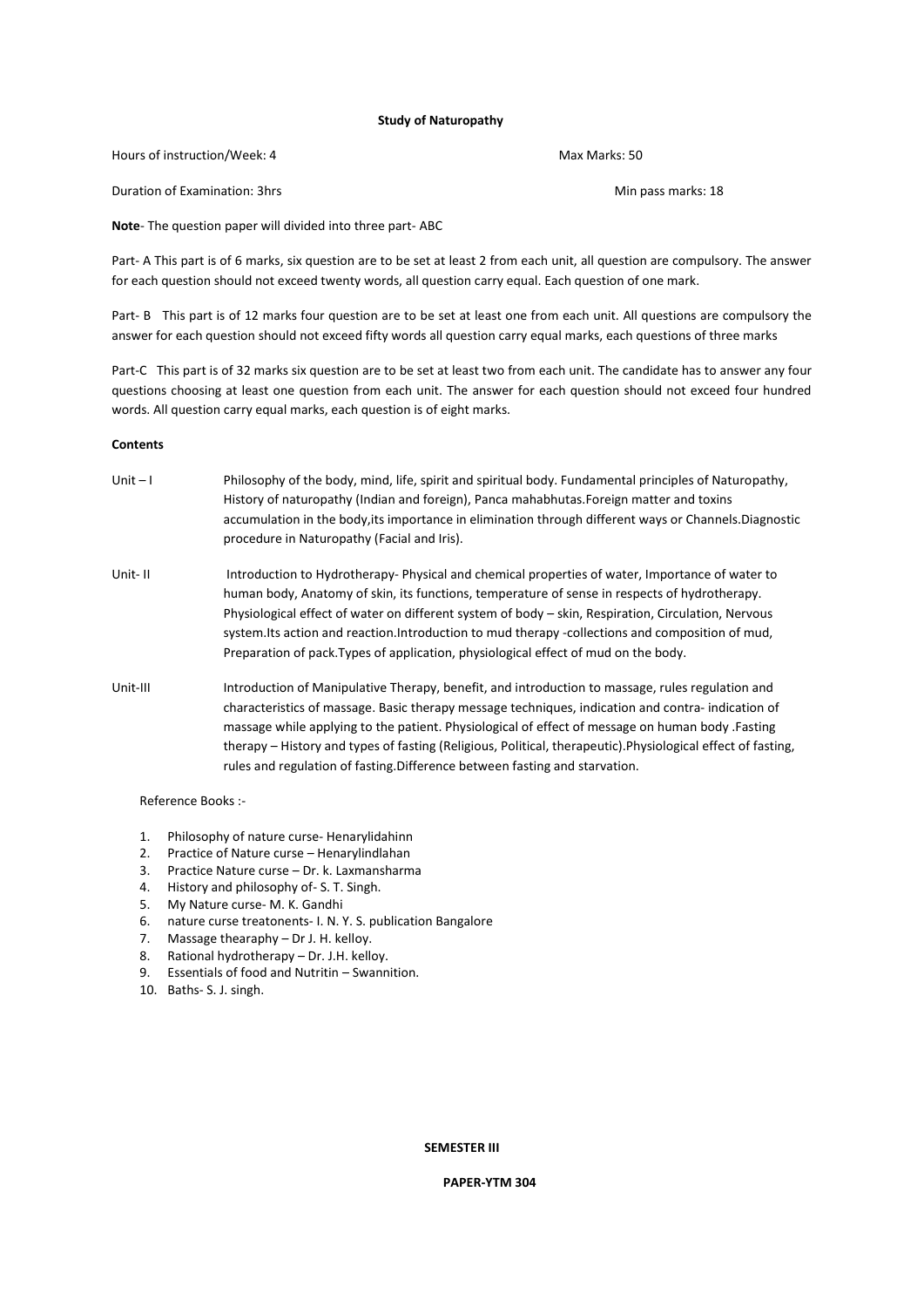# **The Advaitavedanta Of Sankara**

Hours of instruction/Week: 4 Max Marks: 50

Duration of Examination: 3hrs Min pass marks: 18

**Note**- The question paper will divided into three part- ABC

Part- A This part is of 6 marks, six question are to be set at least 2 from each unit, all question are compulsory. The answer for each question should not exceed twenty words, all question carry equal.Each question of one mark.

Part- B This part is of 12 marks four question are to be set at least one from each unit. All questions are compulsory the answer for each question should not exceed fifty words all question carry equal marks, each questions of three marks

Part-C This part is of 32 marks six question are to be set at least two from each unit. The candidate has to answer any four questions choosing at least one question from each unit. The answer for each question should not exceed four hundred words. All question carry equal marks, each question is of eight marks.

- Unit-1 General introduction of Advaita Vedanta, Conception of absolute [Brahman], Conception of soul and individual soul, the nature of soul and individual soul, three states of Jiva, the relations between jiva and Brahman, three bodies of the jiva. Unit-2 Theory of world- Three grades of existence, [Satya], Theory of Maya, functions of Maya, characteristics
- of Maya, theory of causations- vivartvada, conceptions of God, the proof of existence God.
- Unit-3 Theory of Bondage and liberation- concept, meaning, typesof karma, knowledge and action [karma] knowledge and liberation.
- Ref. Books-
- $1.$  जगदीशसहाय श्रीवास्वत– अद्वेतवेदान्त की तार्तितभमिका
- 2. C.D. Sharma A critical Survey of Indian philosophy
- 3. J.S. Vinayaka Indian philosophy
- 4. H.P. Sinha Indian Philosophy
- 5. डॉ. डी.एन. सिंह अद्वेतऔरविशिष्टाद्वेतवेदान्त
- 6. Bramhasutrabhasyam chapter 1,2,3,4

# **SEMESTER III**

# Practical

# **Paper –I .Asana, Pranayama, Kriya, Bandha Mudra, Relaxation Technique.**

# Pass marks:50

# ASANA

| 1. Parsva Konasana | 2. Paruttasana |
|--------------------|----------------|
| 3.Garudasanaa      | 4.Yoga Mudra   |
| 5. Janu Sirasan    | 6.Gomukhasana  |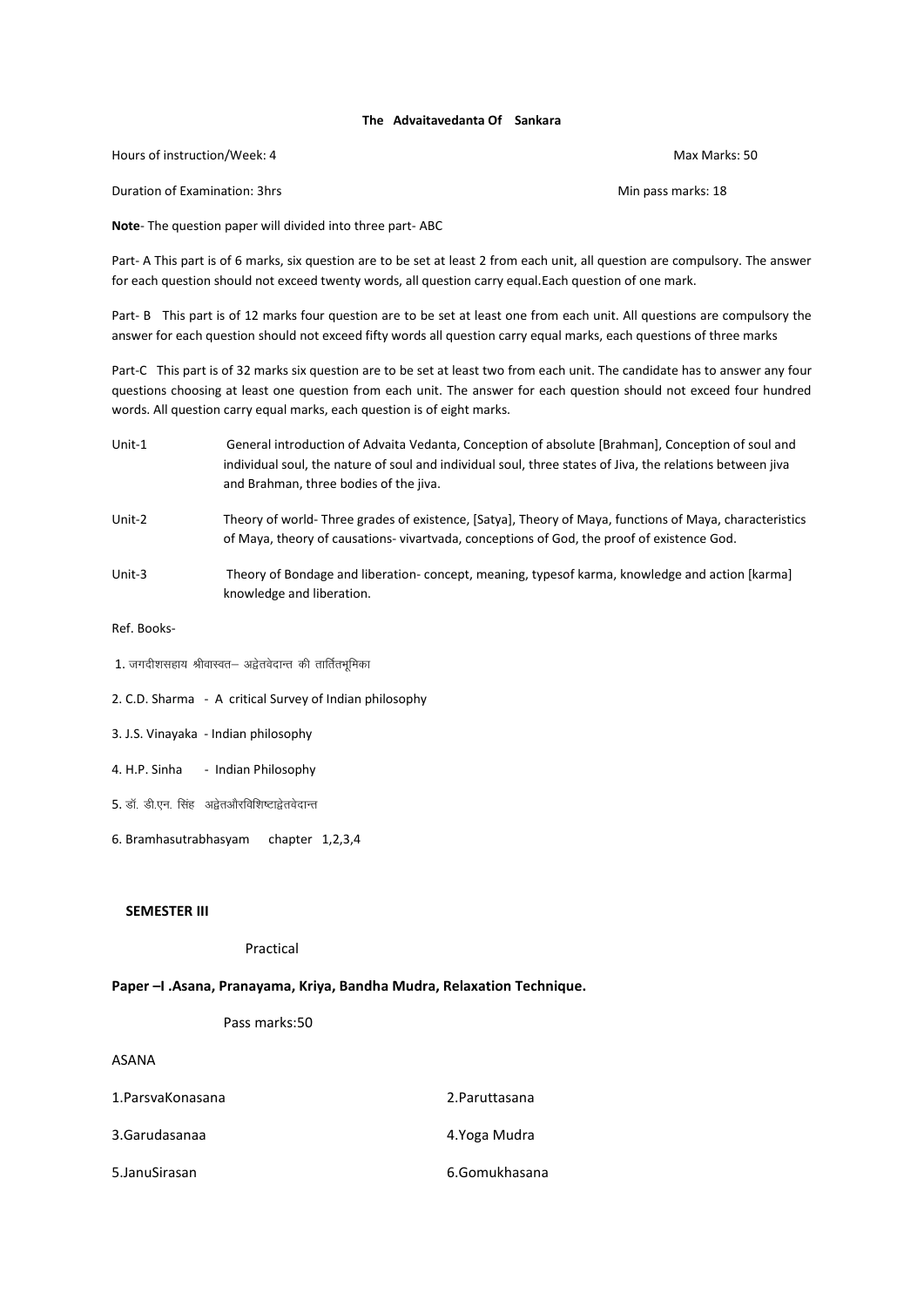| 7.Padmasana                                                               | 8. Hansasana           |  |
|---------------------------------------------------------------------------|------------------------|--|
| 9. Navasana                                                               | 10.Karnapidasana       |  |
| 11. Viparita Karni                                                        | 12. Garvasana          |  |
| <b>PRANAYAMA</b>                                                          |                        |  |
| 1.ChandraBhedana                                                          | 2.Surya Bhedana        |  |
| 3. Chandra Anulom - Viloma                                                | 4Surya Anulom - Viloma |  |
| <b>MUDRA</b>                                                              |                        |  |
| 1. Viparita Karni Mudra                                                   | 2.Ashwini Mudra        |  |
| 3. Vajroli or Sahajoli Mudra                                              |                        |  |
| <b>KRIYA</b>                                                              |                        |  |
| Nauli- Madhayama                                                          |                        |  |
| Vama                                                                      |                        |  |
| Dakshini                                                                  |                        |  |
| Basti                                                                     |                        |  |
| Sankhprakhalana(Lagu&Purn)                                                |                        |  |
| <b>MEDIATION</b>                                                          |                        |  |
| Yoga Nidraetc                                                             |                        |  |
| Advance Tech. For chronic ailments- Mind Sound Resonance Technique (MSRT) |                        |  |
| Teaching Tech Plan & classes for General Public -15 days                  |                        |  |
| Paper II Seminar                                                          | 50 marks               |  |

# **SEMESTER IV**

# **PAPER-YTM 401**

**Yogic management for Diseases**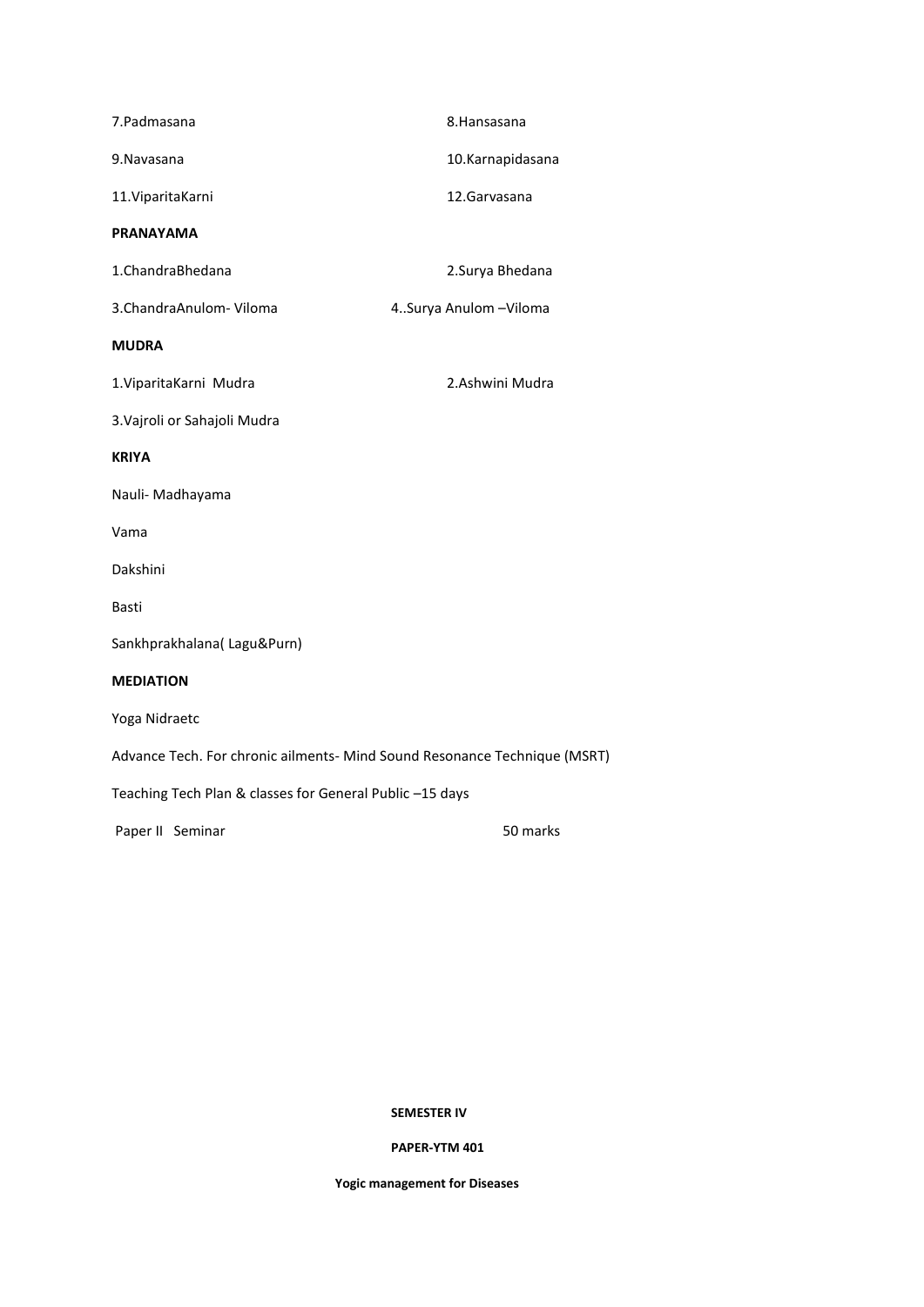| Hours of instruction/Week: 4  | Max Marks: 50      |
|-------------------------------|--------------------|
| Duration of Examination: 3hrs | Min pass marks: 18 |

**Note**- The question paper will divided into three part- ABC

Part- A This part is of 6 marks, six question are to be set at least 2 from each unit, all question are compulsory. The answer for each question should not exceed twenty words, all question carry equal.Each question of one mark.

Part- B This part is of 12 marks four question are to be set at least one from each unit. All questions are compulsory the answer for each question should not exceed fifty words all question carry equal marks, each questions of three marks

Part-C This part is of 32 marks six question are to be set at least two from each unit. The candidate has to answer any four questions choosing at least one question from each unit. The answer for each question should not exceed four hundred words. All question carry equal marks, each question is of eight marks.

# **Contents**

A Comprehensive study of the definition, classification, types, sigh, symptom and yoga therapy for diseases of the following system:-

Unit- I Respiratory system- Nasal Allergy and Asthma ,Cardiovascular system- Hypertension and coronary artery diseases, Digestive system- hyperacidity, Irritable bowel syndrome constipation, Gas (Flatulence). Unit II Reproductive system- Infertility, Menstrual disorder, Role of stress in problems of Pregnancy, Nervous system-Epilepsy, migraine, Endocrine System- Diabetes, obesity, Thyroid (Hypo & Hyper) Unit III Musculo skeletal system Arthritis, Back pain, ankylosing spondylitis, Psychiatry Anxiety, depressive neurosis, Insomnia, phobia, OCD (Obsessive Compulsive disorder) schizophrenia, Special senses - eyes (Error of Refraction).

Reference Books-

- 1. Yoga for common ailments series published by svyp
- 2. Yoga therapy- by swami kuvalayanand, Lonavala
- 3. Yoga for differentailments Robinmonro, Nagarathna& Nagendra.
- 4. Light on pranayama B.K.S. Iyenger
- 5. Bandh & madras swami geetananda.
- 6. PPH- SVYP Bangalore

# **SEMESTER IV**

# **PAPER-YTM 402**

# **Psychotherapy and counselling**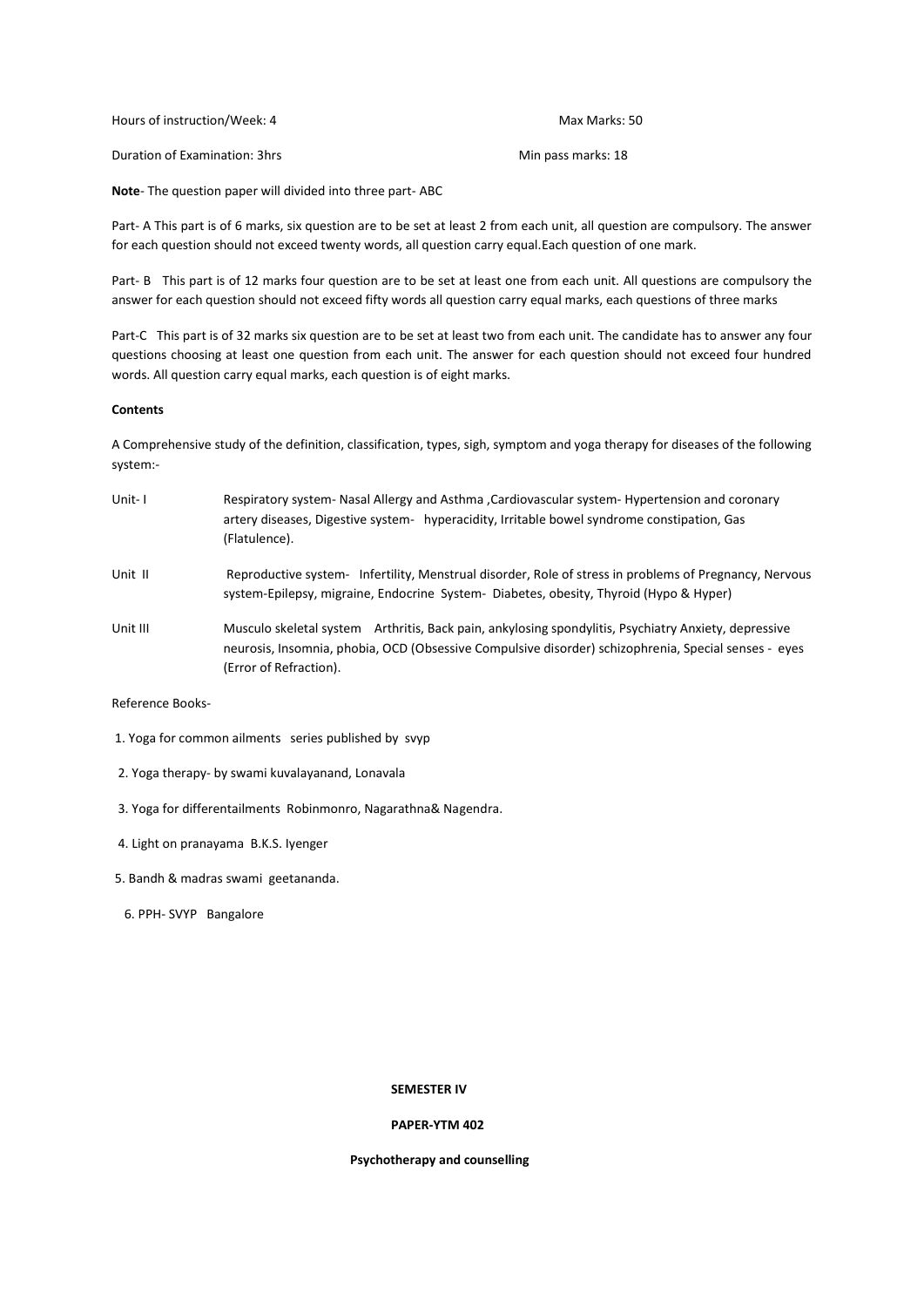Hours of instruction/Week: 4 Max Marks: 50

Duration of Examination: 3hrs Min pass marks: 18

**Note**- The question paper will divided into three part- ABC

Part- A This part is of 6 marks, six question are to be set at least 2 from each unit, all question are compulsory. The answer for each question should not exceed twenty words, all question carry equal.Each question of one mark.

Part- B This part is of 12 marks four question are to be set at least one from each unit. All questions are compulsory the answer for each question should not exceed fifty words all question carry equal marks, each questions of three marks

Part-C This part is of 32 marks six question are to be set at least two from each unit. The candidate has to answer any four questions choosing at least one question from each unit. The answer for each question should not exceed four hundred words. All question carry equal marks, each question is of eight marks.

# **Contents**

- Unit I Psychotherapy, definition, counselling and psychotherapy related fields, guidance clinical psychology, its categories, counsels as hagiology, helping relationship, solution to human problems, counselling and guidance expectation, and goals, Approach of counselling and counselling, process of counselling and stages in the counselling process.
- Unit II Special Areas in counselling, counsellingfamilies, reluctant clients, parents, children, Delinquent marriage, premarital, women, drug addicts, Educationalcounselling and vocational counselling.
- Unit-III Counselling techniques, Interviewing & Methods. Preparation of counselling, pre- counselling, interview, case History process of counselling, Reason for Making appointment counselling relationship, counselling context process. Steps of counselling process, counsellor variables, counselee's skills, counselling interview, counseleecounsellor relationship, interview technique, approaches to evaluation usefulness of counselling.

# Reference book:

- 1.Yoga Psychotherapy and its application-by Ganesh shanker.
- 2.Psychotherapy and Counselling -By a unit of global institute.Kolkata.
- 3.Counsellingtechniques,interviewing and evaluation method-Do-
- 4.Yoga Philosophy of Patanjali-AcharyaHariharananda
- 5.Psychology East & West-Ajay Swami
- 6.The synthesis of Yoga –Sri Aurobindro
- 7.SMET –Dr.H.R.Nagendra,Dr.R .Nagarathna.
- 8.The Yoga Upanisad- Ayanger.T.B.Srinivas.
- 9.On the meaning of Transpersonel:Some metaphysical perspectives.
- 10. Concise Dictionary of Psychology-

# **SEMESTER IV**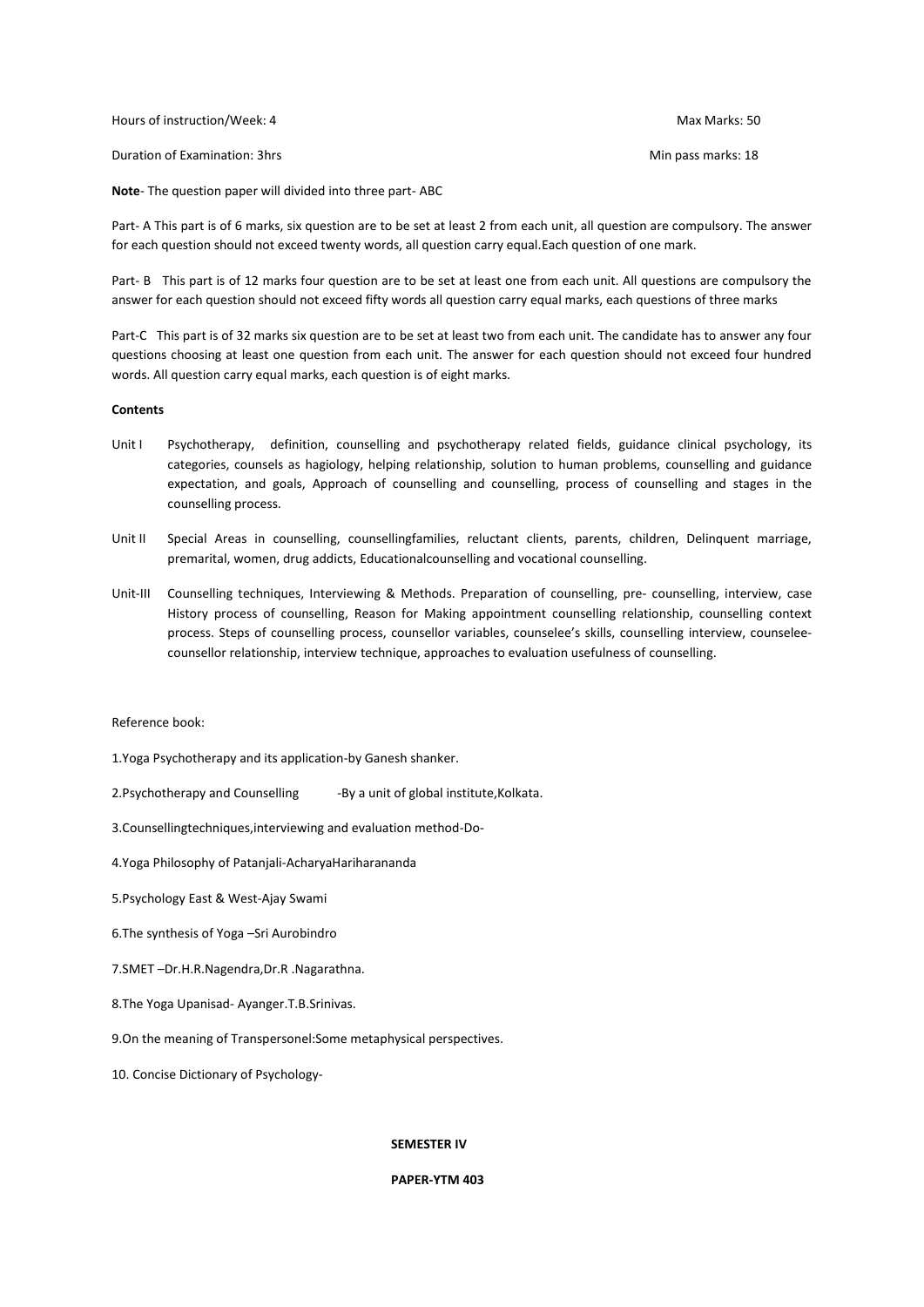#### **DIET AND DIETARY MANAGEMENT FOR COMMON DISEASES**

Hours of instruction/Week: 4 Max Marks: 50

Duration of Examination: 3hrs Min passmarks: 18

**Note**- The question paper will divided into three part- ABC

Part- A This part is of 6 marks, six question are to be set at least 2 from each unit, all question are compulsory. The ar for each question should not exceed twenty words, all question carry equal.Each question of one mark.

Part- B This part is of 12 marks four question are to be set at least one from each unit. All questions are compulsory the answer for each question should not exceed fifty words all question carry equal marks, each questions of three marks

Part-C This part is of 32 marks six question are to be set at least two from each unit. The candidate has to answer any four questions choosing at least one question from each unit. The answer for each question should not exceed four hundred words. All question carry equal marks, each question is of eight marks.

#### **Contents**

UNIT I Definition of the terms: Food, Nutrition, Nutrition and dietetics, Principle of diet therapy, Therapeutic Nutrition, Planning of Therapeutic diet, Protein, Carbohydrate and Fat: Its functions, sources and effect of deficiency, energy, metabolism, Energy metabolism and water balance. UNIT II Minerals-Functions, effect of deficiency and excess and food sources of calcium, phosphorous, Iron, Iodine, Fluorine and sodium. Vitamin functions, food sources, effect of deficiency and excess of fat soluble vitamin A, D, E, K and water soluble vitamin B1,B2,Niacin,Folic acid and Vitamin C. UNIT III Planning and Dietary Modification of therapeutic diet for fever,thyphoid ,influenza,jaundice,metabolism of diabetes, diabetes diet prescription, diet for obesity and underweight, diet in disease of cardio vascular system, diet in the disease of liver, diet in disease for kidney, diet in peptic ulcer, food allergy and summary of therapeutic diet.

Reference book:

1.SHILS,M.E,Olson,J.A,Shike,M and Ross,A.C.(1999): Modern Nutrition in Health and Disease

 $9^{\text{th}}$ edition.

2. Williams, S.R. (1993): Nutrition and Diet Therapy 7<sup>th</sup>edition. Times Mirror, Mosbycollege, Publishing.

3.Mohan,L.K,andEscolt-students (2000)Krauses food Nutrition Diet Therapy.

4.Seth ,Y and Singh K.Diet Planning Through Lifestyle in Health and Disease.

5.SrilakshmiS.Dietetics 1999.

6.Davison,A,Passmore,R.BrockJ.F.andTruewell,A.S.Human Nutrition and Diets

#### **SEMESTER IV**

#### **PAPER-YTM 404**

# **Research methods and statistic in yoga Education**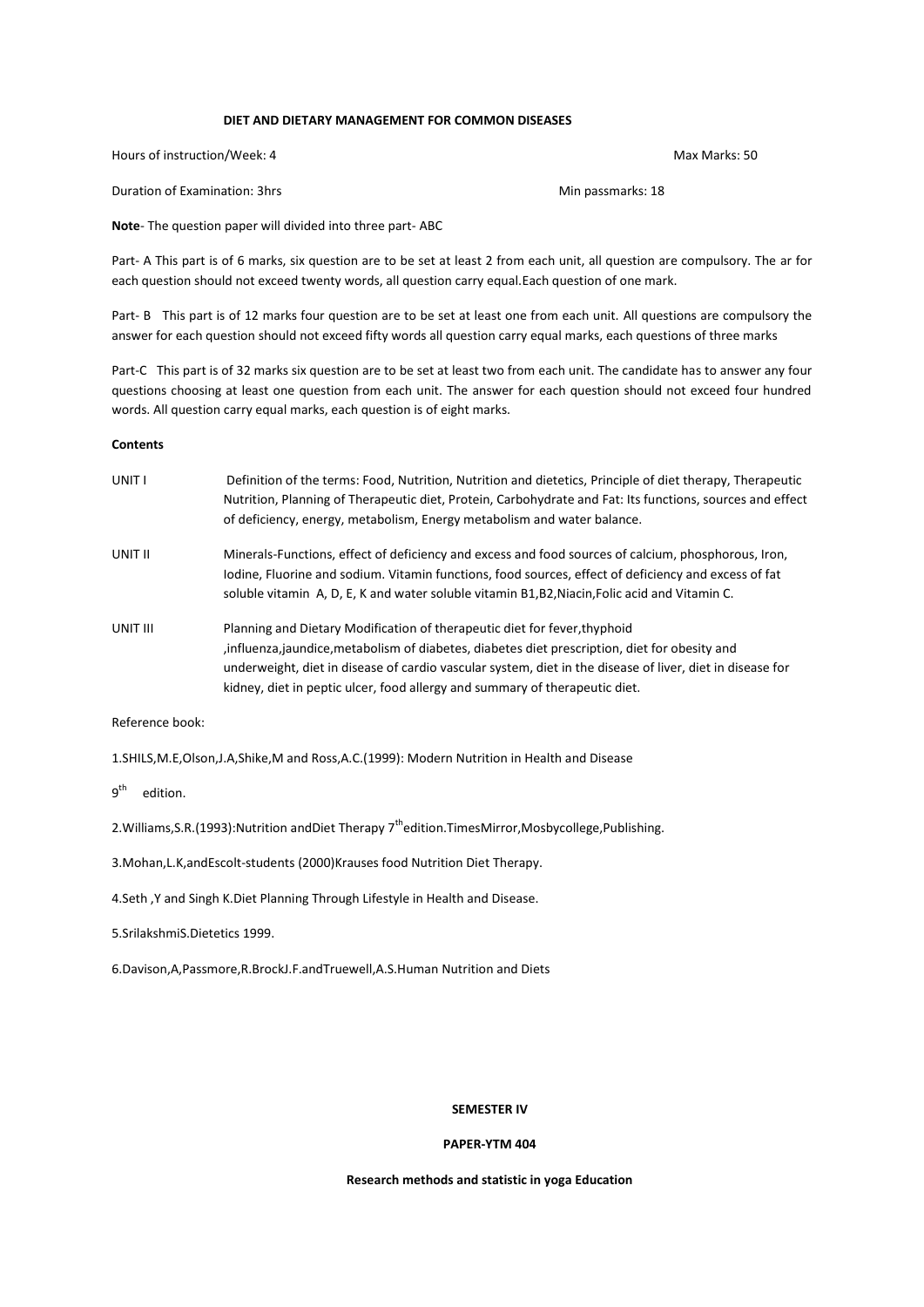Hours of instruction/Week: 4 Max Marks: 50

Duration of Examination: 3hrs Min pass marks: 18

**Note**- The question paper will divided into three part- ABC

Part- A This part is of 6 marks, six question are to be set at least 2 from each unit, all question are compulsory. The answer for each question should not exceed twenty words, all question carry equal. Each question of one mark.

Part- B This part is of 12 marks four question are to be set at least one from each unit. All questions are compulsory the answer for each question should not exceed fifty words all question carry equal marks, each questions of three marks

Part-C This part is of 32 marks six question are to be set at least two from each unit. The candidate has to answer any four questions choosing at least one question from each unit. The answer for each question should not exceed four hundred words. All question carry equal marks, each question is of eight marks.

## **Contents**

- Unit I**-** Introduction: Meaning object, Significance, need and important of research and its scope in yoga Education. Types of research, formulation and Development of research problem, methods central tendency :- objective of Averaging types averages mean and median .
- Unit-II**-** Dispersion:-Measures of dispersion Standard Deviation and Coefficient of Variations. Correlation and Regression: - Meaning and Definition of Correlation. Types of correlation, methods of Determining Correction. Regression Analysis :- meaning and use, regression lines . Regression equations, regressions Coefficient and Calculations, Difference between correlation and Regression.
- Unit-III Statistical Inference I- Sampling, Advantage of Sampling, types of sampling, sampling distribution, sampling Error, Estimation Hypothesis Testing: - Types I and Type II Error, level of significance. Statistical Inference II- test of Significance small and large sample test and (z, t, f and x<sup>2</sup>test) Analysis of variance.

Reference Books:

- 1. Research Methods- H.K. kapil.
- 2. Research Methodology. C.R. Kotar.
- 3. Statistical method- S.P. Gupta.<br>4. Statistical psychology and educ
- Statistical psychology and education  $-$  garret.
- 5. VagyanikMalish.- shri satpal.
- 6. research methods Dr. H.R. Nagendra sharlleyTelles V KY P. Bangalore.
- 7.

#### **SEMESTER IV**

Paper – I Sukshama Vyayama, Advance Asana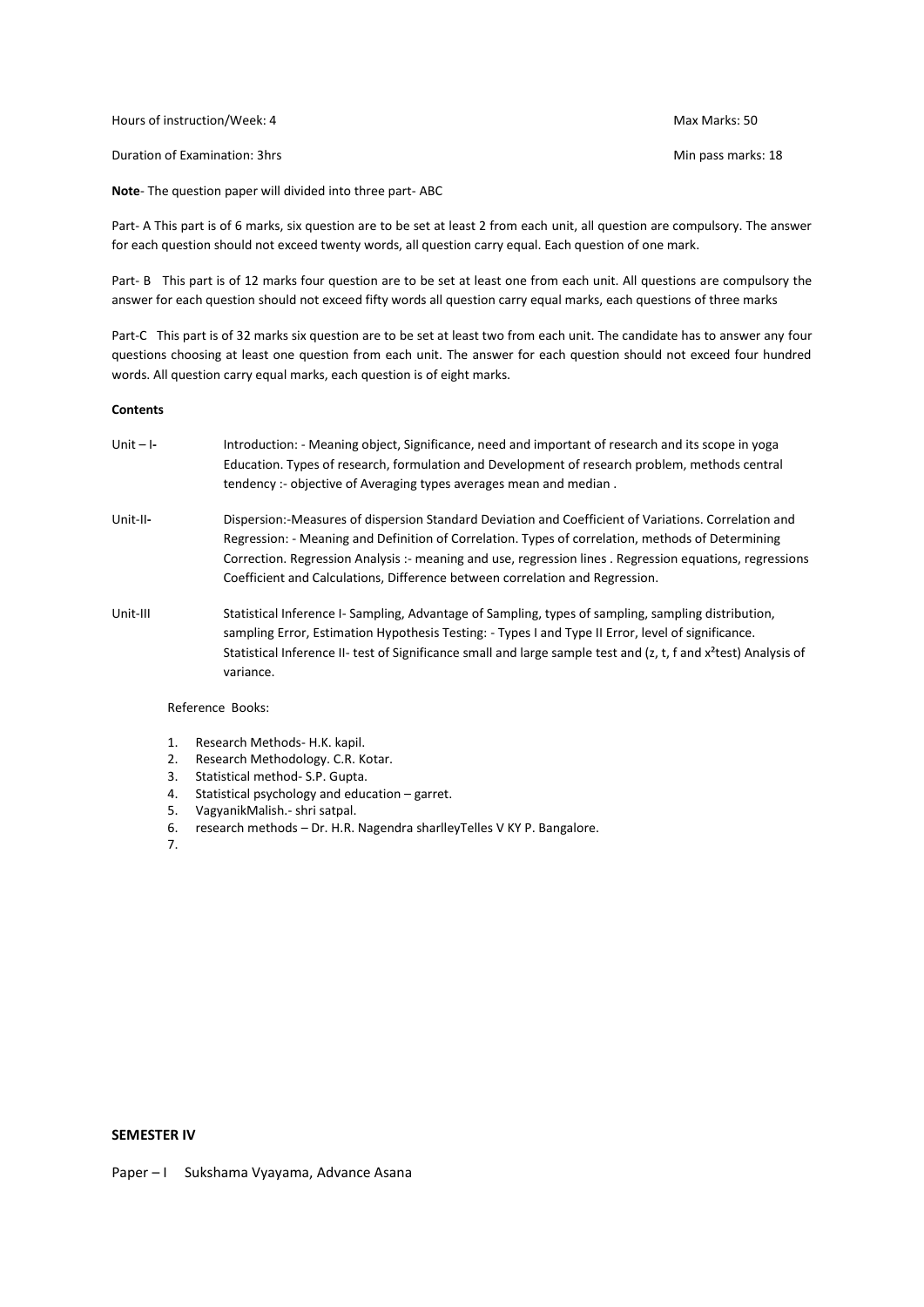Management of Yogic Practice for disease

&

Advance Tech for chronic ailments- Pranic Energisation Technique(PET)

## Paper –II Clinical Project Works (minimum 4 cases)/ any experimental studies allotted by the faculty

# &

Presentation

# **SUKSHAMA VYAYAMA**

- 1. NETRA SAKTI VIKASA (IMPROVING THE EYE SIGHT)
- 2. KOPALA SAKTI VARDHAKA (REJUVENATING THE CHEEKS)
- 3. KARNA SAKTI VARDHAKA (IMPROVING THE POWER OF HEARING)
- 4. GRIVA SAKTI VARDHAKA (STRENGTHENING THE NECK) 1
- 5. GRIVA SAKTI VARDHAKA (STRENGTHENING THE NECK) 2
- 6. GRIVA SAKTI VARDHAKA (STRENGTHENING THE NECK) 3
- 7. SKANDHA TATHA BAHU MULA SAKTI VIKASARA(DEVELOPING THE STRENTH OF THE SHOULDER BLADE AND JOINTS)
- 8. BHUJA BANDHA-SAKTI-VAKASAKA (STRENGTHENING THE UPPER ARMS)
- 9. KAPHONI-SAKTI-VIKASAKA (STRENGTHENING THE ELBOW)
- 10. BHUJA-BALI-SAKTI-VIKRASARA(STRENGHTHENING THE FORE ARMS)
- 11. MANI-BANDHA-SAKTI -VIKASAKA (DEVELOPING THE WRISTS)
- 12. KARA-PRASTHA-SAKTI-VIKASAKA (DEVELOPING THE BACK OF THE HAND)
- 13. KARA-TALA-SAKTI-VIKASAKA (DEVELOPING THE BACK OF THE PALMS)
- 14. ANGULI-SAKTI-VIKASAKA (STRENGTHENING THE FINGER)
- 15. KATI SAKTI VIKASAKA (STRENGTHENING OF THE BACK) 1
- 16. KATI SAKTI VIKASAKA (STRENGTHENING OF THE BACK) 2
- 17. JANGHA SAKTI VIKASAKA (DEVELOPING THE THIGHS) -I
- 18. JANGHA SAKTI VIKASAKA (DEVELOPING THE THIGHS)-II
- 19. JANGHA SAKTI VIKASAKA (DEVELOPING THE KNEES)-III
- 20. PINDALI SAKTI VIKASAKA (DEVELOPING THE CALVES)
- 21. GULPHA-PADA-PRASTHA-PADA-TALA-SAKTI-VIKASAKA(DEVELOPING THE STRENGTH OF ANKLES & FEET)
- 22. PADA-MULA-SAKTI-VIKASAKA (DEVELOPING THE STRENGTHS OF THE SOLE)
- 23. PAD-ANGULI-SAKTI-VAKASAKA (DEVELOPING THE THOES)

# **ADVANCE ASANA**

# **STANDING POSTURE**

- 1. ARDHAKATI CAKRASANA 7.ARDHACHAKRASANA
- 2. ARDHA CAKRASANA 8.GARURASANA
- 3. PADA HASTASANA 9.GRIVASANA
- 4. TRIKONASANA 10.VRIKSANA

5. PARIVARTTA TRIKONASANA 11.NATARAJASAN

6. PARSVA KONASANA 12.BATYANASANA

# **SITTING POSTURE**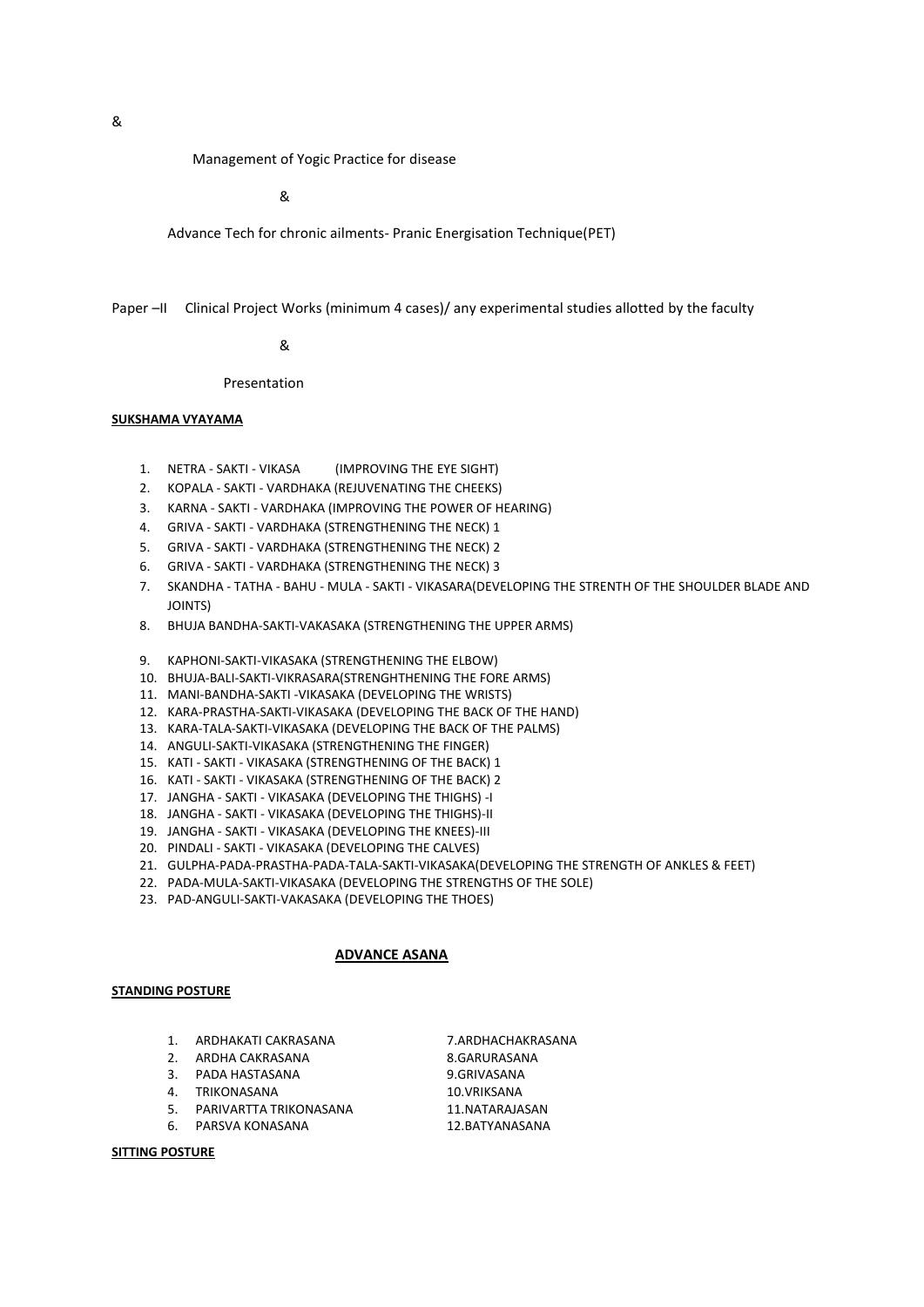| 1.TADASANA.                                    | 2.PADMASANA                        |
|------------------------------------------------|------------------------------------|
| <b>RELAXATION</b>                              | <b>MEDITATIVE</b>                  |
| 3. SALAMBHA SIRSASANA                          | 4. NIRLAMBHA SIRSASANA.            |
| 1.ARDHA SIRASASANA                             | 2.SIRSASANA                        |
| <b>TOPSY TURVY POSTURE</b>                     |                                    |
| 9.ARDHA PADMASANA                              | 10.KARNA PIDASANA                  |
| 7.CAKRASANA                                    | 8. VIPAREETA KARANI                |
| 5. BADDHA SARVANGASANA                         | 6.EKAPA SETUBHANDHA SARVANGASANA   |
| 3. MATSYASANA                                  | 4.SETUBANDHASANA                   |
| 1.HALASASANA                                   | 2.SARVANGASANA                     |
| 7. PARIPURNA NAVASANA<br><b>SUPINE POSTURE</b> | 8. VRISCHIKASANA                   |
| 5.HAMSASANA                                    | 6.PADMA MAYURASANA                 |
| 3.DHANURASANA                                  | 4.MAYURASANA                       |
| 1.BHUJANGASANA                                 | 2.SALABHASANA                      |
| <b>PRONE POSTURE</b>                           |                                    |
| 15.MAYURASANA                                  | 16.GOMUKHASANA                     |
| 13. UTHITA JANU SIRASANA.                      | 14.EKAPADA PADMATTANASANA          |
| 11.JANU SIRASANA                               | 12.EKAPADA PADMATTANASANA          |
| 9. PADA PRASAR PASCHIMATTANASANA               | 10ARDHA PADMA PASCHIMATTANASANA    |
| 7.YOGA MUDRA                                   | 8.PADMASANA/BADDHA PADMASANA       |
| 5.USTRASANA                                    | 6.VAKRASANA/ARDHA MATYASYENDRASANA |
| 3. PASCIMATANASANA                             | 4.SUPTA VAJRASANA                  |
| 1.VAJRASANA                                    | 2.SASANKASANA SUPTA                |